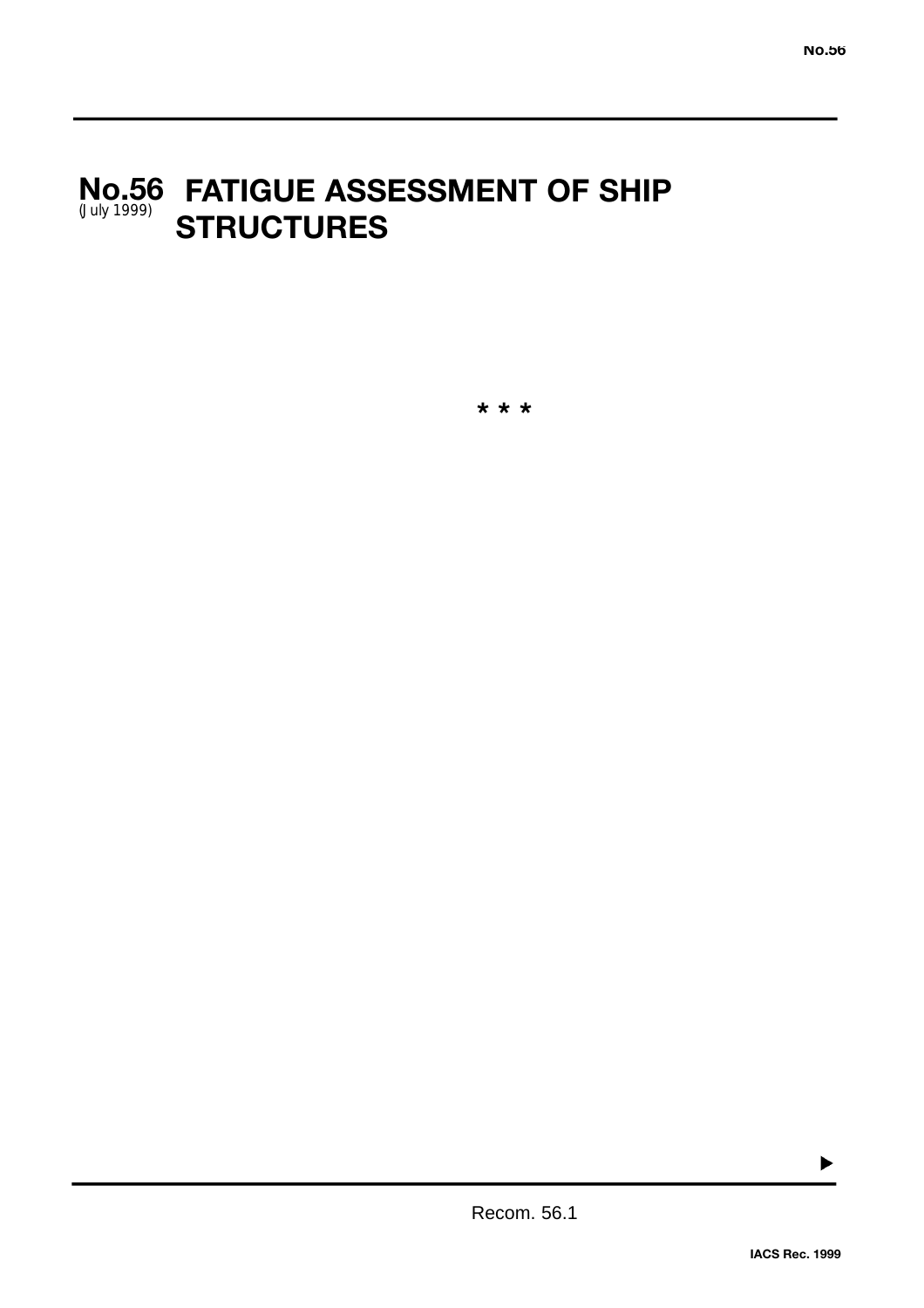# **FATIGUE ASSESSMENT**

## **OF SHIP STRUCTURES**

\*\*\*\*\*\*\*\*\*\*\*\*

## **TABLE OF CONTENTS**

#### **1. GENERAL**

#### **2. DETERMINATION OF THE LONG TERM DISTRIBUTION OF STRESSES**

**2.1 General**

#### **2.2 Determination of loads**

- 2.2.1 Selection of the loading conditions
- 2.2.2 Determination of loads

### **2.3 Long term distribution of stresses**

#### **3. DESIGN S-N CURVES**

## **3.1 General**

#### **3.2 Design S-N Curves**

3.2.1 U.K. HSE Basic S-N Curves 3.2.2 IIW S-N Curves

## **3.3 Prototype testing**

## **4. ASSESSMENT OF THE FATIGUE STRENGTH**

## **4.1 General**

#### **4.2 Calculation of stress ranges**

- 4.2.1 General
- 4.2.2 Stresses to be used
- 4.2.3 Determination of stresses

#### **4.3 Selection of the design S-N curve**

- 4.3.1 General
- 4.3.2 Correction of the design S-N curve

## **4.4 Determination of the fatigue life**

- 4.4.1 General
- 4.4.2 Palmgren-Miner approach
- 4.4.3 Fatigue life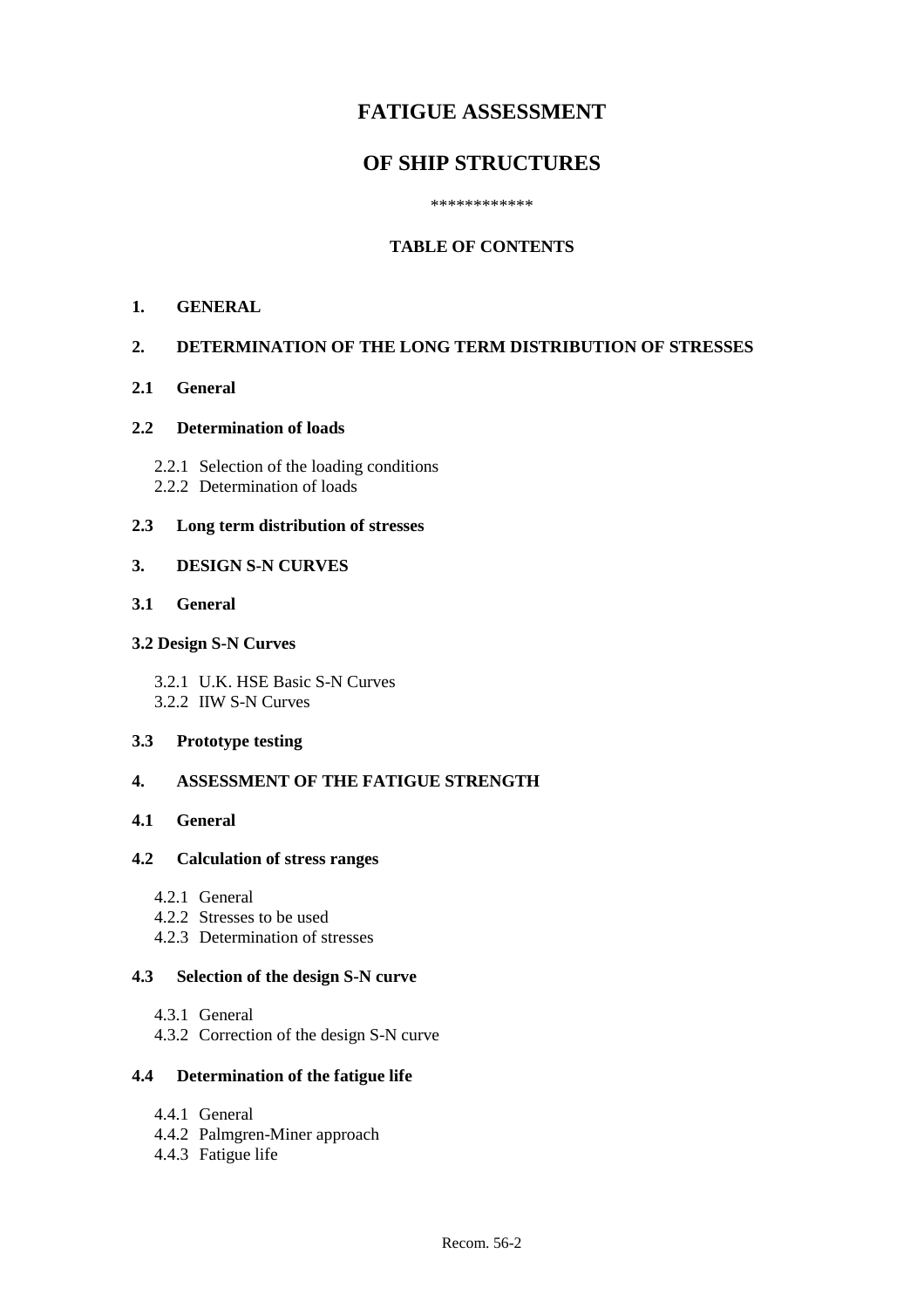# **FATIGUE ASSESSMENT**

# **OF SHIP STRUCTURES**

\*\*\*\*\*\*\*\*\*\*\*\*\*\*\*

## **1. GENERAL**

**1.1** This document provides general information and recommendations pertaining to the assessment of the fatigue strength of structural details which are predominantly sujected to cyclic loads. It has been assembled as a joint effort of the IACS Members. However, it is neither comprehensive nor definitive and its application or use by IACS Members is not mandatory. Individual IACS Members have their own comprehensive, though differernt, methods of assessing fatigue strength of ship structures.

**1.2** The procedure described hereafter is based on the use of S-N curves and application of the Palmgren-Miner cumulative damage rule.

## **2. DETERMINATION OF THE LONG TERM DISTRIBUTION OF STRESSES**

## **2.1 General**

Ship structures are subjected to various types of loads :

- static loads.
- wave induced loads.
- impact loads, such as bottom slamming, bow flare impacts and sloshing in partly filled tanks,
- cyclic loads resulting from main engine or propeller induced vibratory forces,
- transient loads such as thermal loads, and
- residual stresses.

In the present procedure only static and wave induced loads are considered for calculation of the long term distribution of stresses, including :

- hull girder loads (i.e., bending and torsional moments and shear forces),
- external hydrodynamic pressures,
- internal inertial and fluctuating loads resulting from ship motion.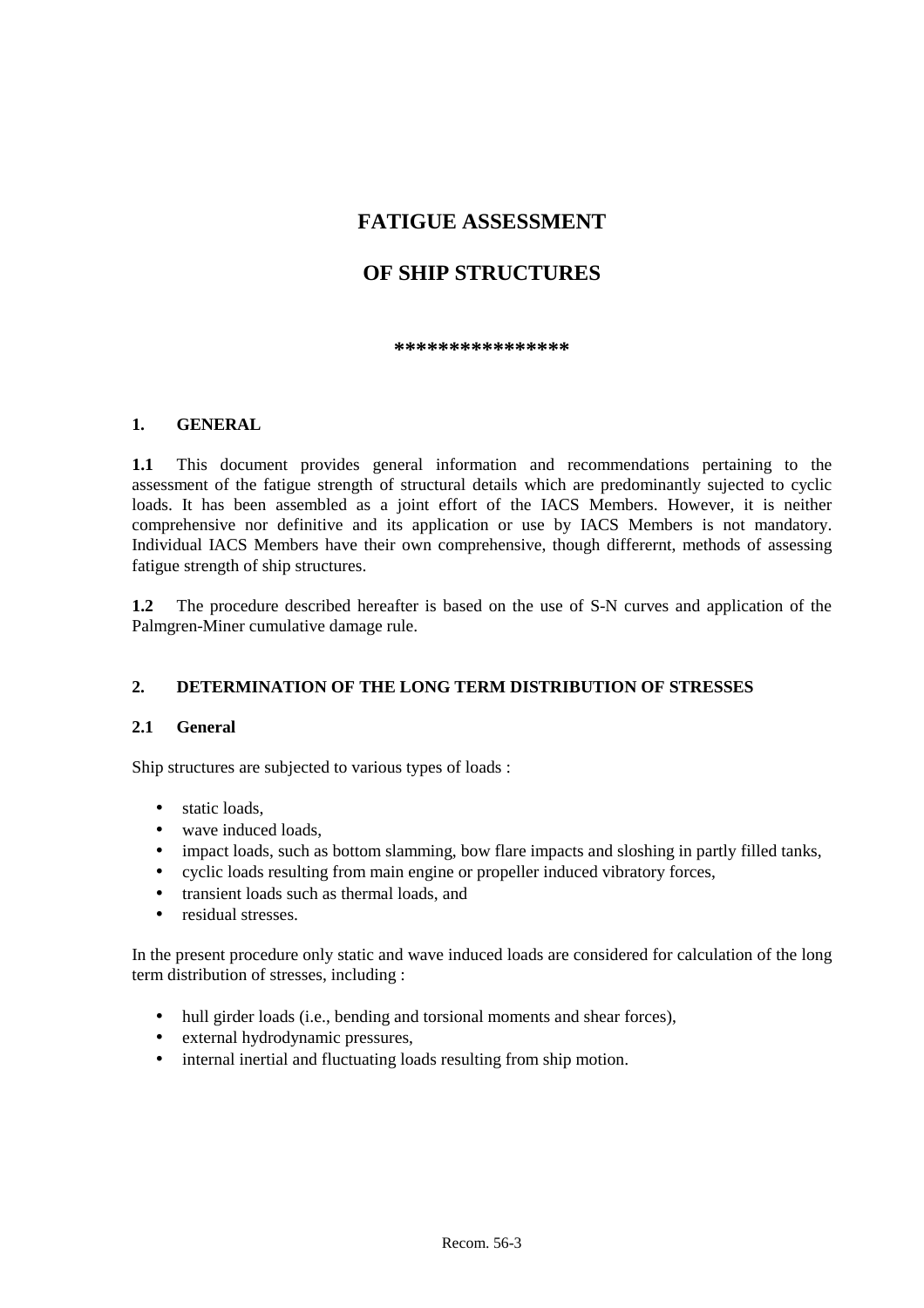#### **2.2 Determination of loads**

#### *2.2.1 Selection of the loading conditions*

Fatigue analyses are to be carried out for the representative loading conditions according to the intended ship's operation. As a guidance, the following two loading conditions are generally to be examined, unless additional conditions need to be considered :

- full load condition, and
- ballast condition.

## *2.2.2 Determination of loads*

**i)** Wave-induced loads are to take into account :

| global loads | calculated according to UR S11 for vertical bending and each |  |
|--------------|--------------------------------------------------------------|--|
| Society      | criteria for horizontal bending and torsion,                 |  |

• local loads calculated according to each Society criteria.

Since fatigue is a process of cycle by cycle accumulation of damage in a structure undergoing fluctuating stresses, loads applied on the structure are to be calculated with an aim to determining the stress ranges for the various relevant loading conditions.

**ii)** Combination of stresses resulting from the action of global and local loads is to be performed according to each Society criteria and with consideration given to the probability level.

## **2.3 Long term distribution of stresses**

2.3.1 The long term distribution of stresses may be obtained either from a direct wave spectral analysis or from rule loads.

2.3.2 Unless a direct spectral analysis is carried out, it is assumed that the probability density function of the long term distribution of stresses (hull girder + local bending) may be represented by a two-parameter Weibull distribution, given by :

$$
f(s) = \frac{\xi}{k} \left(\frac{S}{k}\right)^{\xi-1} \exp\left(-\frac{S}{k}\right)^{\xi}
$$
 (2.1)

where :

- $S =$  stress range,
- $\xi$  = shape parameter,
- k = characteristic value of the stress range,  $k = \frac{S}{S}$ *N R R* =  $(\ln N_R)^{\frac{1}{5}}$
- $N_R$  = number of cycles corresponding to the probability of exceedance of  $1/N_R$ ,
- $S_R$  = stress range with probability of exceedance of  $1/N_R$

This assumption enables the use of a closed form equation for calculation of the fatigue life when the two parameters of the Weibull distribution are determined.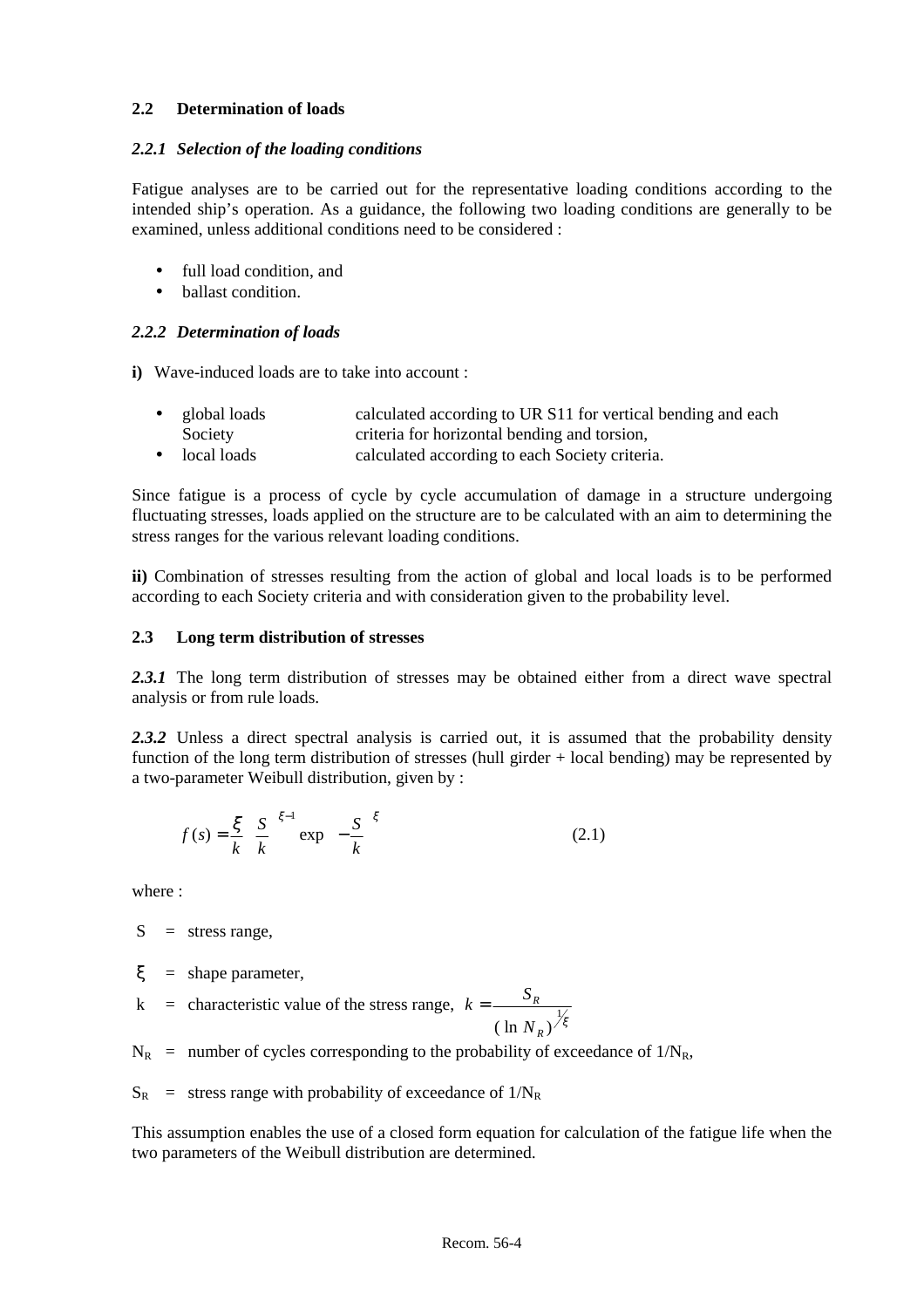In order to calculate the fatigue damage, it is recommended that individual component loads be determined with respect to a moderate exceeding probability level (e.g., probability level  $10^{-3}$  to  $10^{-5}$ ).

For each structural detail considered, the Weibull shape parameter is generally to be selected with due consideration given to the load categories contributing to the occurrence of cyclic stresses. As a first approximation, the Weibull shape parameter ξ may be taken as :

$$
\xi = 1,1 - 0,35 \frac{L - 100}{300}
$$
 where L is the ship's length, in m.

## **3. DESIGN S-N CURVES**

## **3.1 General**

The capacity of welded steel joints with respect to the fatigue strength is characterized by S-N curves which give the relationship between the stress range applied to a given detail and the number of constant amplitude load cycles to failure.

For ship structural details, S-N curves are represented by the following formula :

$$
S^m N = K \tag{3.1}
$$

where :

 $S =$  stress range, as defined in 4.2.2.

 $N =$  number of cycles to failure,

 $m, K =$  constants depending on : . material and weld type,

. type of loading,

. geometrical configuration,

. environmental conditions (air or sea water)

Experimental S-N curves are defined by their mean fatigue life and standard deviation. The mean S-N curve means that for a stress level S the structural detail will fail with a probability level of 50 per cent after N loading cycles. S-N curves considered in the present procedure represent two standard deviations below the mean lines, which corresponds to a survival probability of 97,5 per cent.

## **3.2 Design S-N curves**

Unless supported by direct measurements, the following sets of S-N curves may be used for assessment of the fatigue strength of structural details :

- U.K. HSE (previously DEn) Basic S-N Curves, or
- **IIW S-N Curves.**

These S-N curves are applicable to steels with minimum yield strength less than 400 N/mm<sup>2</sup>. For steels with higher yield strength, data obtained from an approved test programme are to be used (refer to 3.3).

## *3.2.1 U.K. HSE Basic S-N Curves*

The HSE Basic S-N Curves for non-tubular joints consist of eight curves, as shown in Figure 1(a), identified by B, C, D, E, F, F2, G and W. These curves give the relationship between the nominal stress range and the number of constant amplitude load cycles to failure. Each curve represents a class of welded details, as categorized in Appendix A, depending on :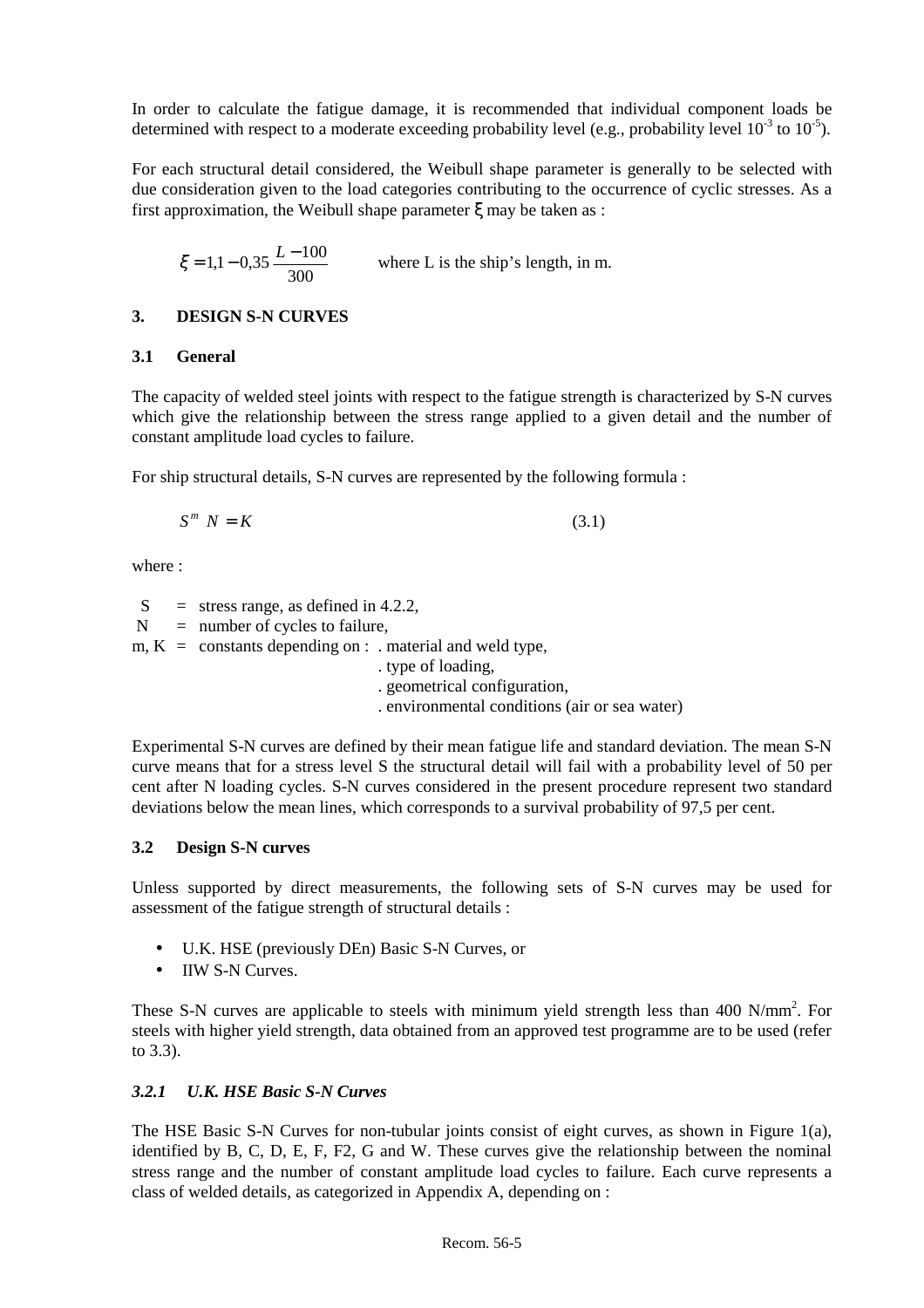- the geometrical arrangement of the detail,
- the direction of the fluctuating stress relative to the detail,
- the method of fabrication and inspection of the detail.



Figure 1(a) - "New" HSE Basic Design S-N Curves

All the eight S-N curves have the same two slopes and change slope at  $N$  equal to  $10^7$  cycles. Table I(a) gives the constant K of the eight curves for which the slope is equal to :

- 3 for  $N \le 10^7$
- 5 for  $N > 10^7$

The HSE S-N curves correspond to non corrosive conditions and are given for mean minus two standard deviations. For various joint classifications, the respective S-N curves are related to D-curve by a "classification factor", which is used as a multiplier on stress ranges. The classification factors are also shown in Table I(a).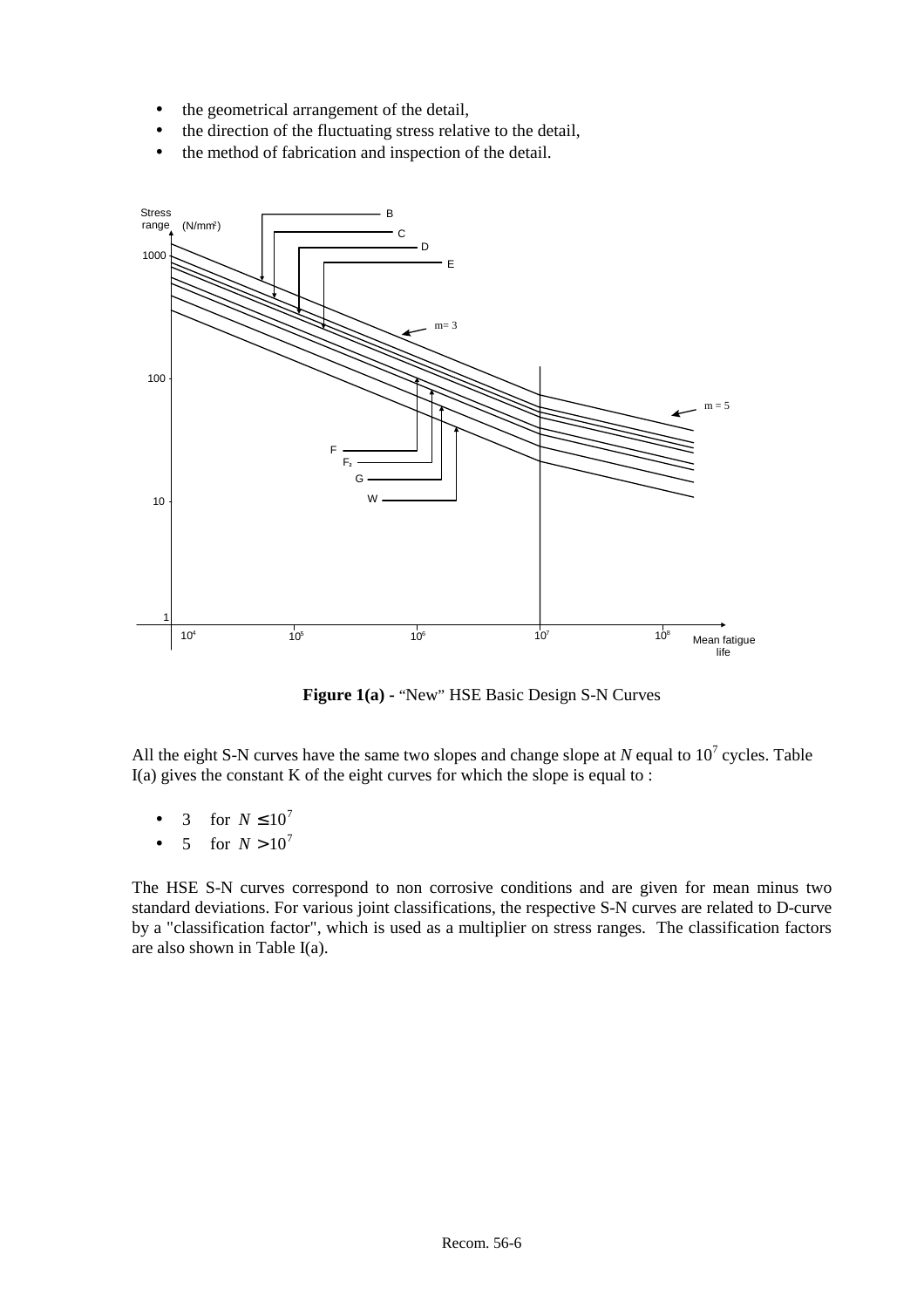| Class         | K                        |                         | Classification |
|---------------|--------------------------|-------------------------|----------------|
|               | $N \leq 10^7$<br>$(m=3)$ | $N > 10^{7}$<br>$(m=5)$ | Factor         |
| B             | $5,800x10^{12}$          | $4,034x10^{16}$         | 0,64           |
| $\mathcal{C}$ | $3,464x10^{12}$          | $1,708\times10^{16}$    | 0,76           |
| D             | $1,520x10^{12}$          | $4,329x10^{15}$         | 1              |
| E             | $1,026x10^{12}$          | $2,249x10^{15}$         | 1,14           |
| $\mathbf F$   | $6,319x10^{11}$          | $1,002 \times 10^{15}$  | 1,34           |
| F2            | $4,330x10^{11}$          | $5,339x10^{14}$         | 1,52           |
| G             | $2,481x10^{11}$          | $2,110x10^{14}$         | 1,83           |
| W             | $9,279x10^{10}$          | $4,097x10^{13}$         | 2,13           |

**Table I(a)** ″New″ HSE Basic Design S-N Curve

The earlier version of the U.K. HSE (previously DEn) Basic Design S-N Curves are still in common use. Unlike the above new HSE S-N curves, the old HSE S-N curves have different slopes for both two segments of B and C curves, as shown in Figure 1(b). The relevant values for the old curves are given in Table I(b).



**Figure 1(b) -** "Old" HSE Basic Design S-N Curves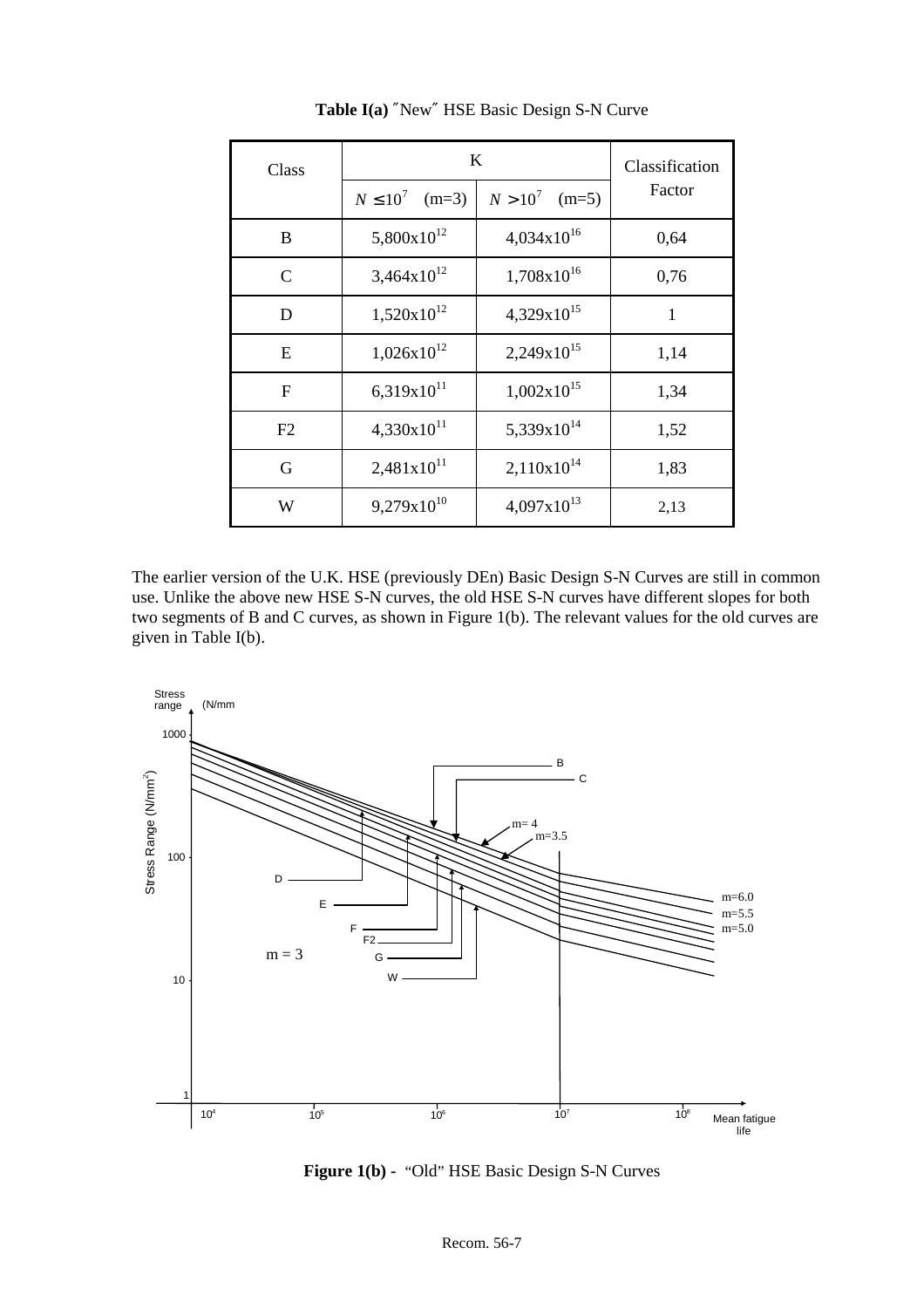| Class         | $N \leq 10^7$ |                        |     | $N > 10^{7}$           |
|---------------|---------------|------------------------|-----|------------------------|
|               | m             | K                      | m   | K                      |
| B             | 4,0           | $1,013x10^{15}$        | 6,0 | $1,013x10^{17}$        |
| $\mathcal{C}$ | 3,5           | $4,227\times10^{13}$   | 5,5 | $2,926x10^{16}$        |
| D             | 3,0           | $1,519x10^{12}$        | 5,0 | $4,239x10^{15}$        |
| E             | 3,0           | $1,035x10^{12}$        | 5,0 | $2,300x10^{15}$        |
| F             | 3,0           | $6,315x10^{11}$        | 5,0 | $9,975 \times 10^{14}$ |
| F2            | 3,0           | $4,307x10^{11}$        | 5,0 | $5,278x10^{14}$        |
| G             | 3,0           | $2,477 \times 10^{11}$ | 5,0 | $2,138x10^{14}$        |
| W             | 3,0           | $1,574x10^{11}$        | 5,0 | $1,016x10^{14}$        |

**Table I(b)** "Old" HSE Basic Design S-N Curves

#### *3.2.2 IIW S-N Curves*

The International Institute of Welding (IIW) has established, for various welded joints, a set of fatigue S-N curves. These S-N curves which are based on the nominal stress range and correspond to non corrosive conditions, are given for mean minus two standard deviations and are characterized by the fatigue strength at  $2x10^6$  cycles, as shown in Figure 2. The slope of all S-N curves is m = 3 and the change in slope (m = 5) occurs for  $N = 5x10^6$  cycles.

The fatigue classes considered for various welded structural details, identified by "FAT" corresponding to the S-N curves shown in Figure 2, are given in Appendix B.

## **3.3 Prototype testing**

Prototype testing is the most direct way of assessing the fatigue strength for particular structural details. Fatigue tests may be generally performed for constant amplitude loadings and the following precautions should be taken :

- the steel grade used for the test pieces should be the same as that provided for the actual structural detail under consideration,
- welding procedures should be representative of the actual conditions of welding,
- the size of test specimens should be such that the level of residual stress is equivalent to that of the actual structure,
- the stress ratio  $R = \frac{\sigma_{\min}}{\sigma}$ should remain constant during the experiments. Generally, this ratio is to be taken between 0 and 0,1.

3D FEM structural analyses are to be performed for the test specimens with a view to validating the calculation procedure used for determination of hot spot stresses in the actual structure. In particular, theoretical stresses will have to be computed at locations where stress measurements are carried out during the fatigue testing.

The fatigue testing procedure is to be approved by the Society.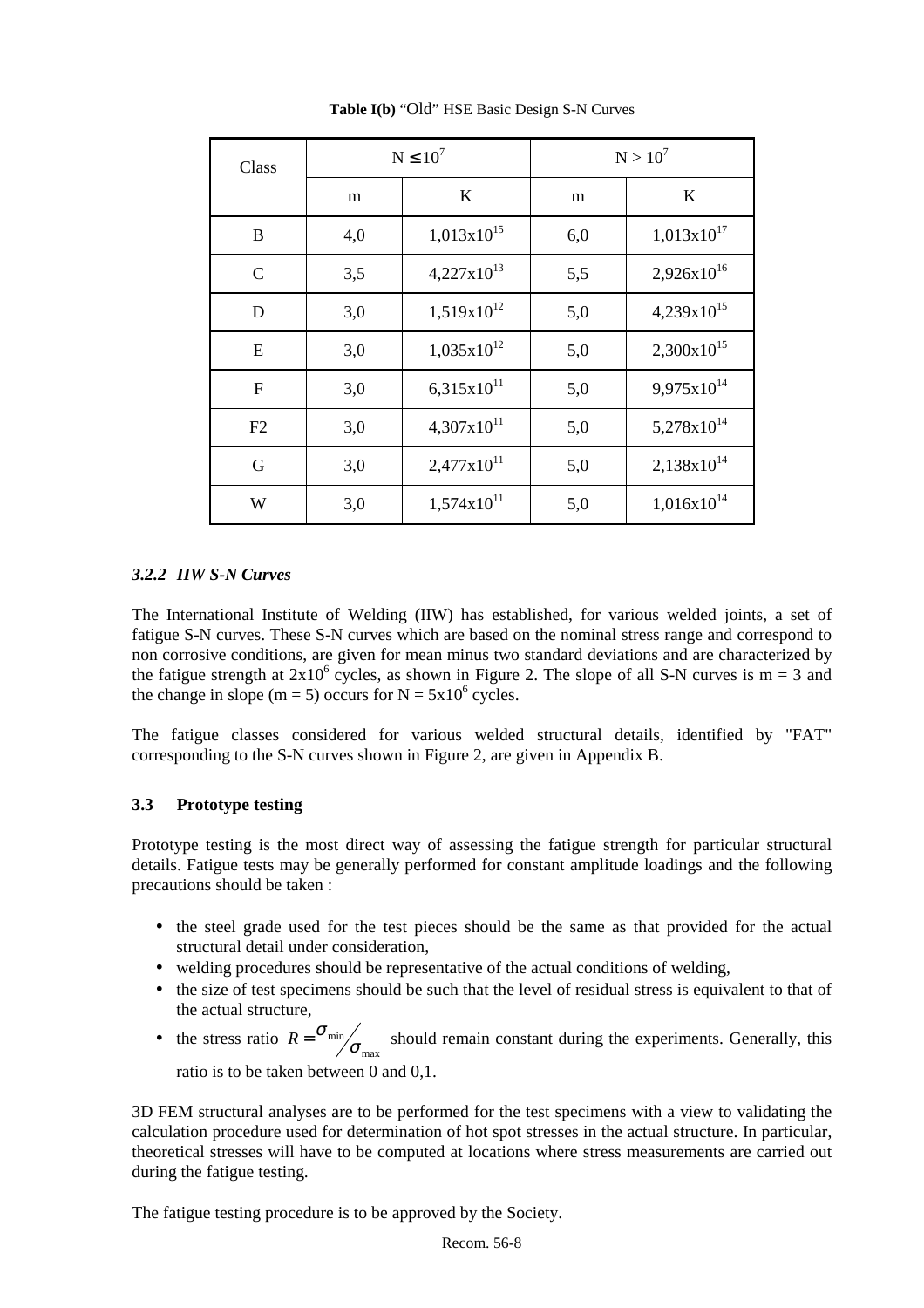

**Figure 2 -** IIW S-N Curves

#### **4 ASSESSMENT OF THE FATIGUE STRENGTH**

## **4.1 General**

*4.1.1* Assessment of the fatigue adequacy of the structure is based on the application of the Palmgren-Miner cumulative damage rule given by :

$$
D = \sum_{i=1}^{i=n_k} \frac{n_i}{N_i}
$$
 (4.1)

where :

 $n_i$  = number of cycles of stress range  $S_i$ ,

 $N_i$  = number of cycles to failure at stress range  $S_i$ .

From this definition, the structure is generally considered as failed when the cumulative damage ratio D is equal to unity or greater.

*4.1.2* Assessment of the fatigue strength of welded structural members includes the following three phases :

- calculation of stress ranges,
- selection of the design S-N curve,
- calculation of the cumulative damage ratio.

#### **4.2 Calculation of stress ranges**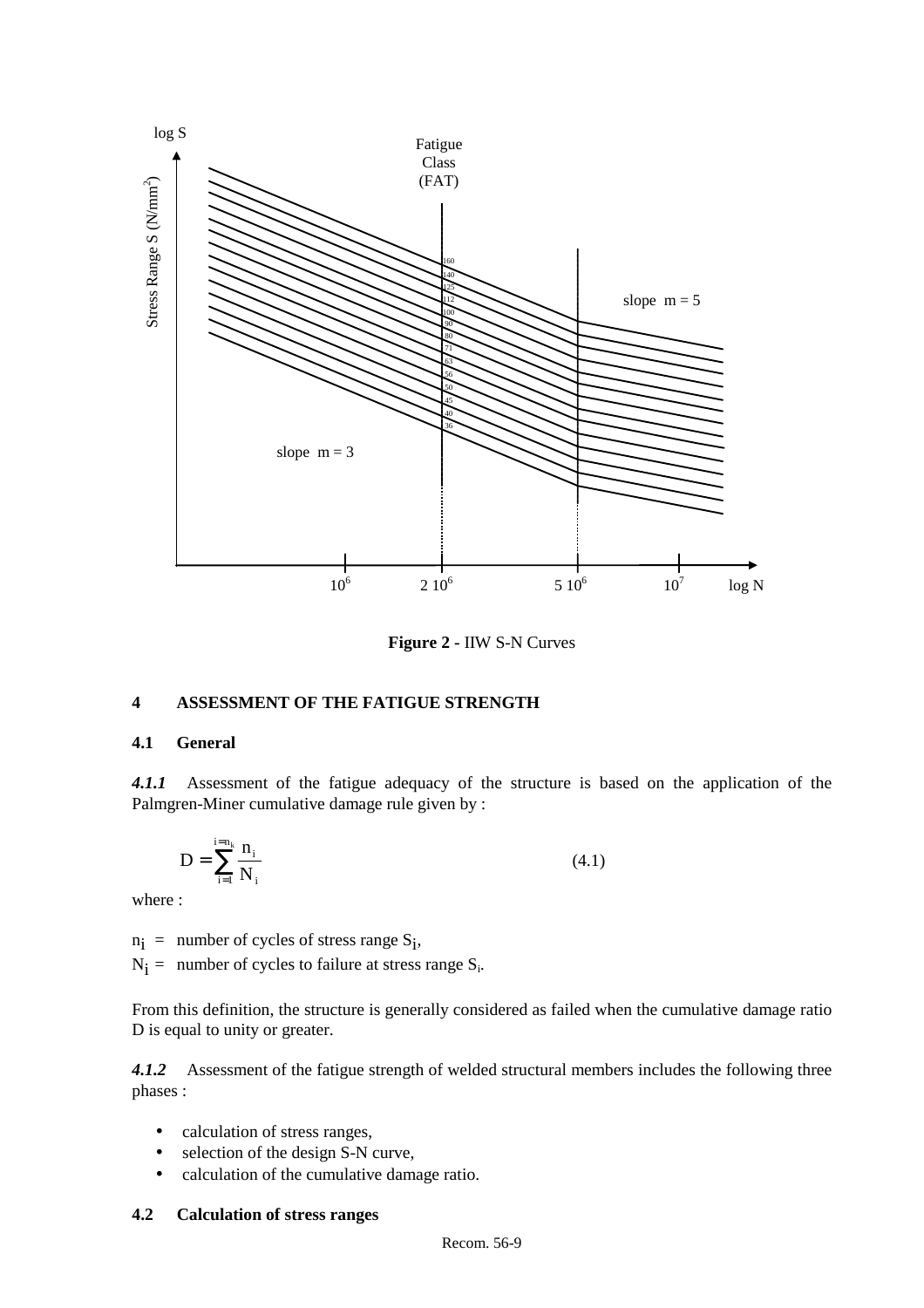#### *4.2.1 General*

Assuming that the resultant stresses follow a two-parameter Weibull distribution, the stress ranges have to be calculated for one probability of exceedance only.

As indicated in 2.3, it is recommended that stresses be calculated at a moderate probability of exceedance, e.g.  $10^{-3}$  to  $10^{-5}$ .

#### *4.2.2 Stresses to be used*

Depending on the kind of stresses used in the calculation, the fatigue assessment may be categorized by the so-called ″ *nominal stress approach*″*,* ″ *hot spot stress approach*″ and ″ *notch stress approach*″. The three stresses are defined as follows :

- *Nominal stress* A general stress in a structural component calculated by beam theory based on the applied loads and the sectional properties of the component. The sectional properties are determined at the section considered (i.e. the hot spot location) by taking into account the gross geometric changes of the detail (e.g. cutouts, tapers, haunches, brackets, changes of scantlings, misalignments, etc.). The nominal stress can also be calculated using a coarse mesh FE analysis or analytical approach.
- *Hot spot stress* A local stress at the hot spot (a critical point) where cracks may be initiated. The hot-spot stress takes into account the influence of structural discontinuities due to the geometry of the connection but excludes the effects of welds.
- *Notch stress* A peak stress at the root of a weld or notch taking into account stress concentrations due to the effects of structural geometry as well as the presence of welds.

Table II summarizes these definitions in terms of stress concentration factors:

| Approach / Detail | Welded Connection           | Free Edge of Plate          |
|-------------------|-----------------------------|-----------------------------|
| <b>Stress</b>     | $\sigma = K_G K_W \sigma_V$ | $\sigma = K_G K_W \sigma_V$ |
| Nominal stress    | $K_G = 1, K_W = 1$          | $K_G = 1, K_W = 1$          |
| Hot-spot stress   | $K_G \neq 1$ , $K_W = 1$    | $K_G \neq 1$ , $K_W = 1$    |
| Notch stress      | $K_G \neq 1, K_W \neq 1$    | $K_G \neq 1, K_W = 1$       |

#### **Table II**

where  $\cdot$ 

 $\sigma_N$  = "nominal" stress obtained from beam idealization,

- $K_G$  = stress concentration factor due to the geometrical configuration of the connection,
- $K_W$  = stress concentration factor due to weld geometry.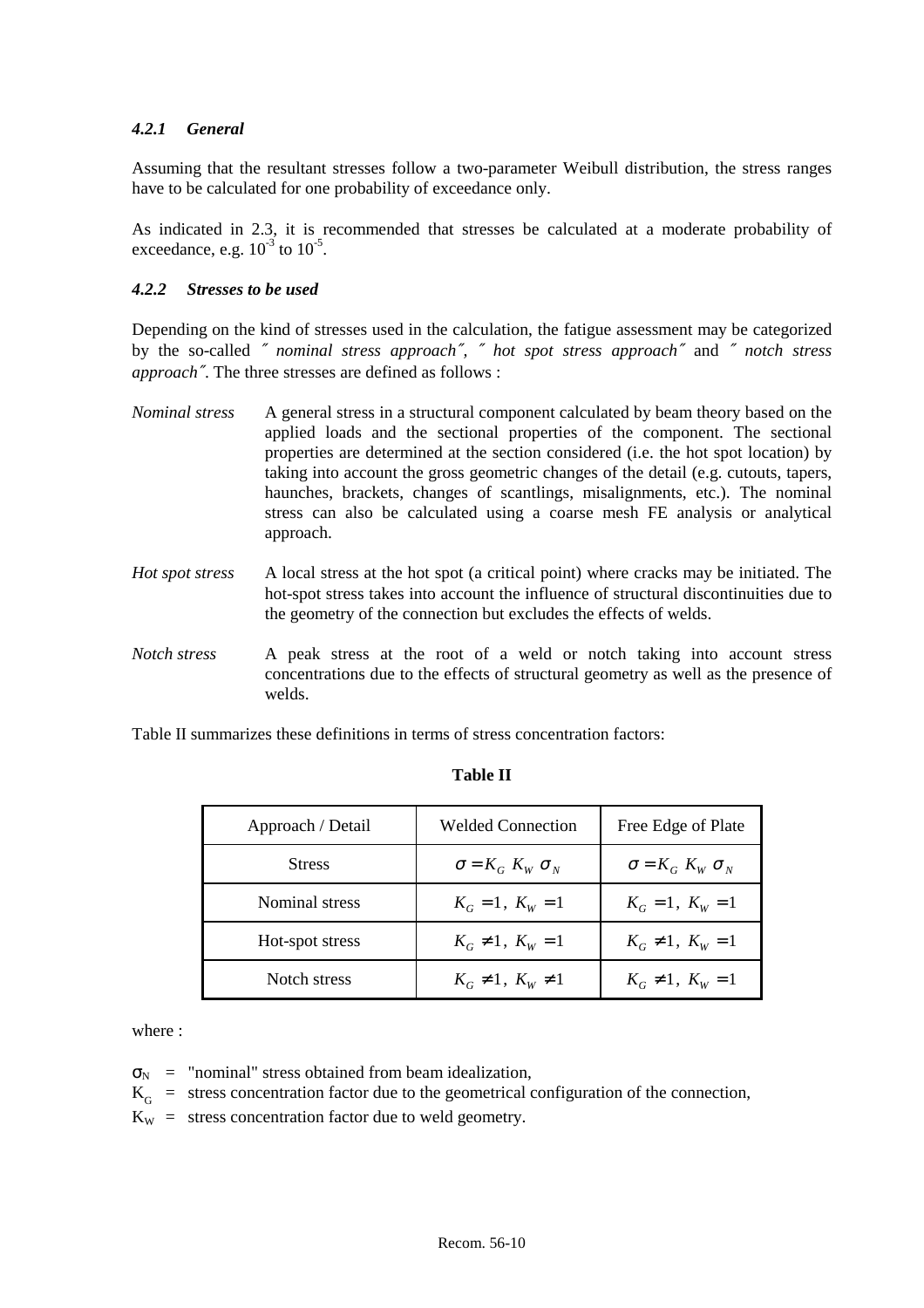## *4.2.3 Determination of stresses*

## *i) Nominal stress approach*

The following may be applied for determination of nominal stresses :

- nominal stresses are determined by taking into account the gross geometric changes of the detail. The effect of stress concentration due to the weld profile should be disregarded,
- if the stress field is more complex than a uniaxial field, the principal stresses adjacent to the potential crack location are to be used,
- if a finite element stress analysis is used, a uniform mesh is to be used with smooth transition and avoidance of abrupt changes in mesh size.

## *ii) Hot spot stress approach*

Determination of hot spot stresses necessitates generally to carry out 2D or 3D fine mesh stress analyses, further to the 3D coarse mesh analysis. In that case, boundary nodal displacements or forces obtained from the 3D coarse mesh model are applied to the fine mesh models as boundary conditions. In highly stressed areas, in particular in the vicinity of structural discontinuities, the level of stresses depends on the size of elements, due to the high stress gradient.

Following rules define a general basis for the modelling of local structures, as recommended by the International Institute of Welding (IIW document XIII-1539-96/XV-845-96) :

- *hot-spot stresses are calculated using an idealized welded joint with no misalignment,*
- *the finite element mesh is to be fine enough near the hot spot such that stresses and stress gradients can be determined at points comparable with the extrapolation points used for strain gauge measurements,*
- *plating, webs and face plates of primary and secondary members are modelled by 4-node thin shell or 8-node solid elements. In case of steep stress gradient 8-node thin shell elements or 20-node solid elements are recommended,*
- *when thin shell elements are used, the structure is modelled at mid-face of the plates. The stiffness of the weld intersection should be taken into account (e.g., by modelling the welds by inclined shell elements),*
- *the aspect ratio of elements is not to be greater than 3,*
- *the size of elements located in the vicinity of the « hot spot » is to be about the thickness of the structural member,*
- *the centroid of the first element adjacent to the weld toe is to be located between the weld toe and 0.4t of this toe, where t is the plate thickness,*
- *stresses are to be calculated at the surface of the plate with a view to taking into account the plate bending moment, where relevant.*

Normally, the element stresses are derived at the gaussian integration points. Other derivations may be considered subject to the acceptance by the Society. Depending on the element type, it may be necessary to perform several extrapolations in order to determine the actual stress at the considered hot spot location.

For critical structural details, the hot spot stresses are generally highly dependent on the finite element model considered for representation of the structure. In such cases, the procedure chosen for derivation of the hot spot stress may preferably be confirmed or documented by reference to available fatigue test results for similar structural details. Three different procedures may be used to determine the hot spot stresses :

• stress extrapolation at the structural discontinuity where large stress gradient is expected, e.g., toe of brackets as shown in Figure 3. As illustrated, stress values at given distances from the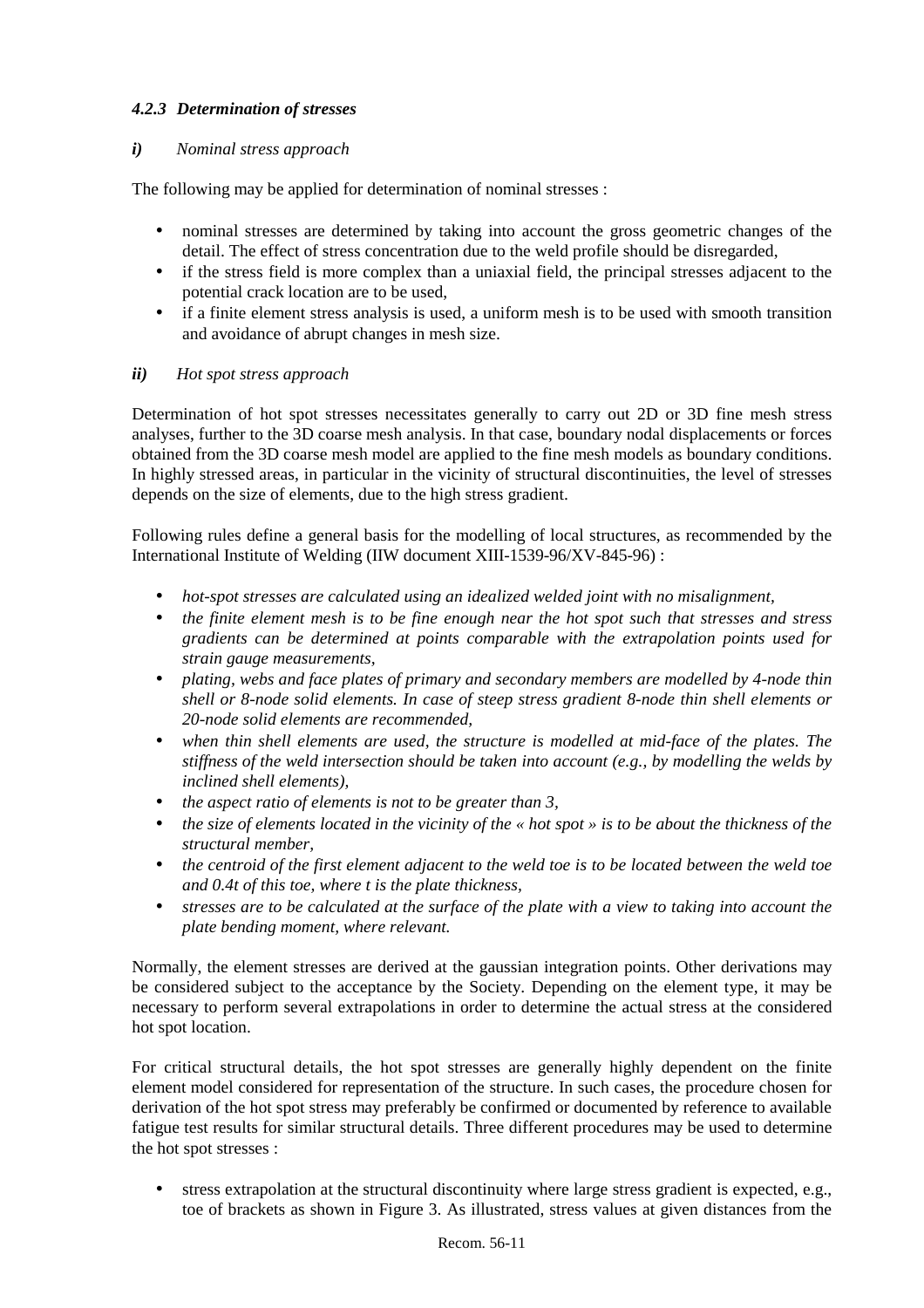weld toe related to the intersection line representing the structural discontinuity (e.g. 0,5t and 1,5t) are determined by interpolation of the element centroid stresses and the hot spot stress is then obtained by extrapolation to the weld toe. The maximum principal stress range within 45 degrees of the normal to the weld toe is to be considered for determination of the hot spot stress.



**Figure 3 -** Definition of the Hot Spot Stress at Weld Toe Location

- stress in the element at the hot spot where the geometry does not permit a clear development of a stress gradient,
- stress in the free edge of plate for areas where no structural discontinuity exists (e.g. : radius of cut-out as shown in Figure 4. If 4-node shell elements are used, the hot spot stress may be obtained using truss elements with minimal stiffness along the free edge.
- •



**Figure 4 -** Definition of the Hot Spot Stress

Hot spot stresses may also be determined by using parametric formulae giving the stress concentration factor  $K<sub>c</sub>$  of typical structural connections for which "nominal" stresses can be easily calculated. In such a case, the "hot spot" stress is taken as :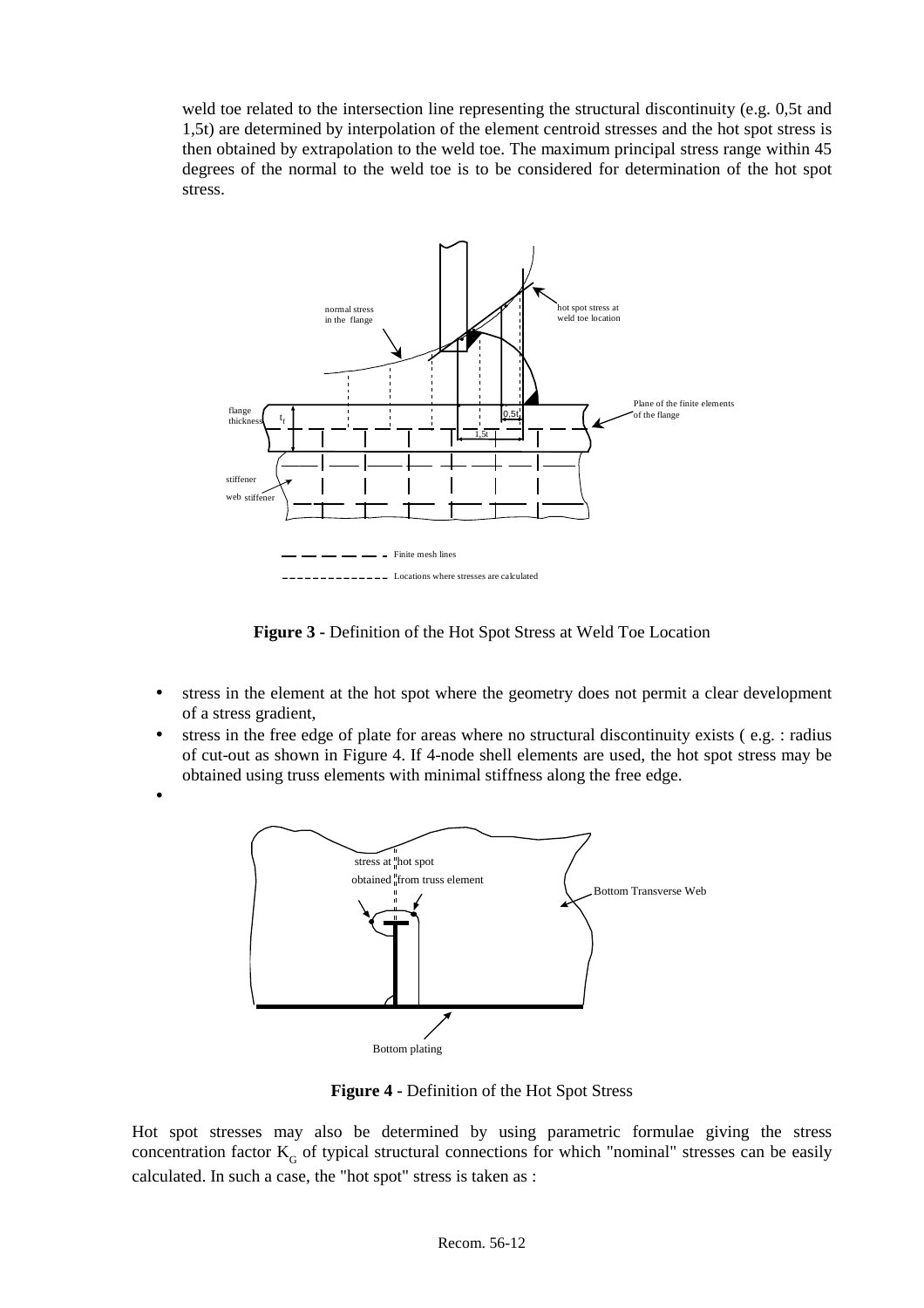$$
\sigma_{hot\ spot} = K_G \sigma_N
$$

Appropriate Stress Concentration Factors are to be used according to the type of applied loads (axial loading, bending and shear) and determined at the discretion of each Society.

#### *iii) Notch stress approach*

Determination of the peak or notch stress which depends on the weld profile necessitates to determine the weld concentration factor  $K_W$  and is given by :

 $\sigma_{\textit{notch}} = K_w K_c \sigma_w$ 

Stress concentration factors  $K_W$  may be obtained from diagrammes or parametric formulae or calculated from the results of finite element analyses or from measurements. The weld concentration factor  $K_w$  is to be determined at the discretion of each Society. Where relevant, an additional stress concentration factor is to be included to cover misalignments effects.

When calculating notch stresses, the recommendations given by IIW may be followed :

- *an effective weld root radius of r = 1 mm is to be considered,*
- *the method is restricted to weld joints which are expected to fail from weld toe or weld root,*
- *flank angles of 30° for butt welds and 45° for fillet welds may be considered,*
- *the method is limited to thicknesses*  $\geq$  5 *mm.*

#### **4.3 Selection of the Design S-N curve**

#### *4.3.1 General*

The class of S-N curve selected for determination of the cumulative damage ratio D is to be coherent with the type of stress approach considered :

• Nominal stress approach

Experimental S-N curves give the relationship between the "nominal" stress range and the number of cycles to failure. Therefore, when using these S-N curves the calculated stresses should correspond to the nominal stresses used in creating these curves.

• Hot-spot or notch stress approach

The fatigue analysis is to be performed in conjunction with a higher-class S-N curve selected in agreement with the Society. When using the ″hot spot″ or ″notch stress″ approach the same

S-N curve is to be used irrespective of the structural detail considered.

#### *4.3.2 Correction of the design S-N curve*

Moreover, the selected S-N curve may be adjusted at the discretion of each Society to take into account the following :

- effect of compressive stresses.
- effect of plate thickness,
- workmanship,
- influence of the environment.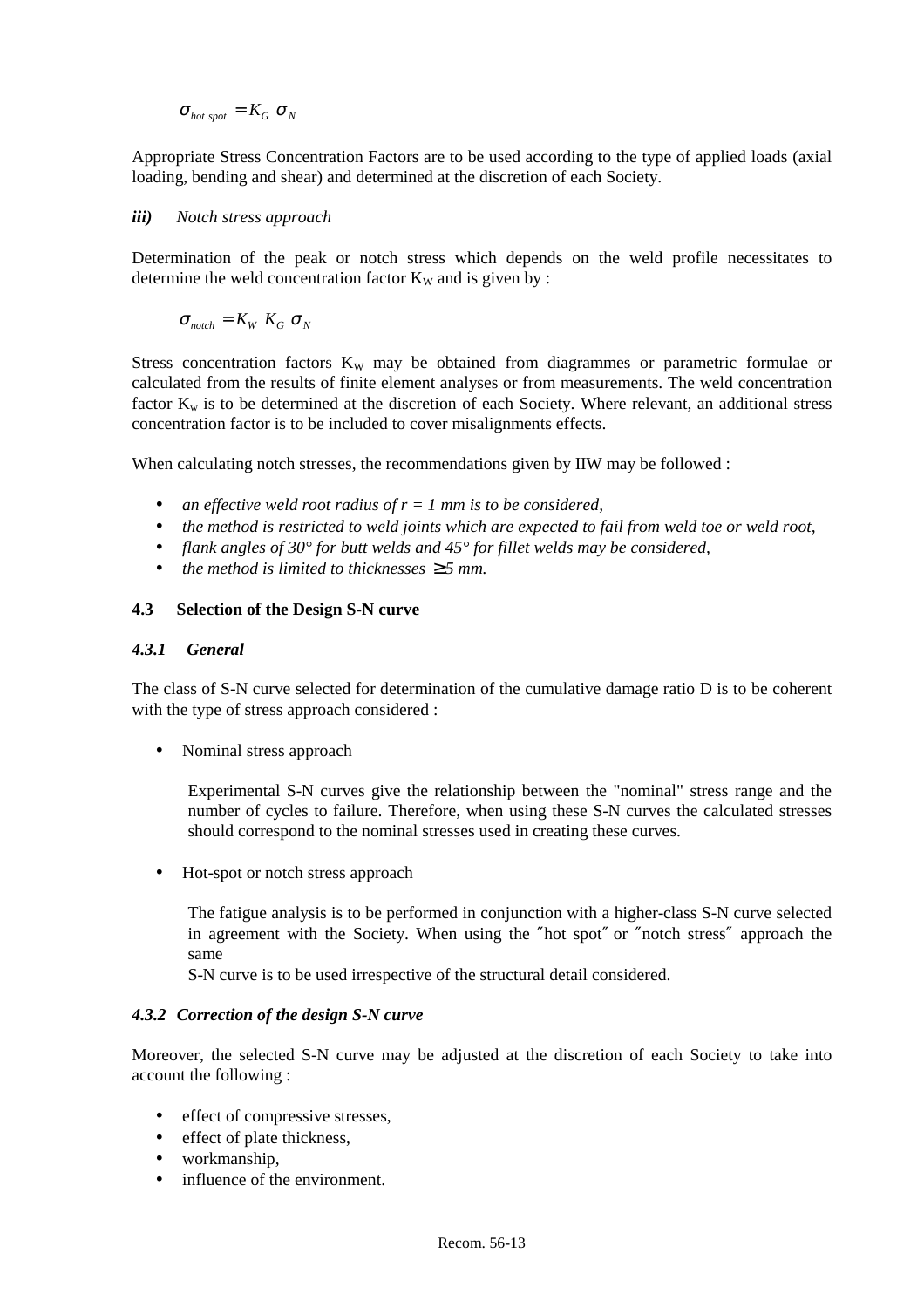#### **4.4 Determination of the fatigue life**

#### *4.4.1 General*

As indicated in 4.1, the fatigue strength is expressed by the cumulative damage ratio D which has to be less than unity for the expected ship's life. Unless otherwise specified, the full load and ballast conditions (refer to 2.2.1) may be considered to calculate the resultant cumulative damage ratio :

$$
D = D_1 + D_2 \tag{4.2}
$$

where:

 $D_1$  = cumulative fatigue damage for the loaded condition,  $D_2$  = cumulative fatigue damage for the ballast condition.

#### *4.4.2 Palmgren-Miner approach*

Assuming the long term distribution of stresses fitted into a two-parameter Weibull probability distribution, the cumulative fatigue damage  $D_i$  for each relevant condition is given by :

$$
D_i = \frac{\alpha_i N_L}{K} \frac{S_{Ri}^m}{\left(\ln N_R\right)^{m/\xi}} \mu_i \Gamma\left(1 + \frac{m}{\xi}\right) \tag{4.3}
$$

where:

- $N_L$  : number of cycles for the expected ship's life. Unless other information is available,  $N_L$  may be taken as  $N_L = \frac{\alpha_0 T}{4 \log L}$ . The value is generally between 0,5x10<sup>8</sup> and 0,7x10<sup>8</sup> cycles for a ship's life of 20 years,
- $\alpha_0$  = factor taking into account the time needed for loading / unloading operations, repairs, etc. In general,  $\alpha_0$  may be taken equal to 0.85,
- $T =$  design life, in seconds,
- $L =$  ship's length, in m,
- m,  $K =$  constants as explained in paragraph 3.1,
- $\alpha_1$  = part of the ship's life in loaded condition, as given in Table III,
- $\alpha_2$  = part of the ship's life in ballast, as given in Table III.
- $S_{\text{Ri}}$  = stress range, in MPa, for the basic case considered, at the probability level of  $1/N_R$
- $N_R$  = number of cycles corresponding to the probability level of  $1/N_R$
- $\zeta$  = Weibull shape parameter,
- $\Gamma$  = Gamma function,
- $\mu_i$  = coefficient taking into account the change in slope of the S-N curve,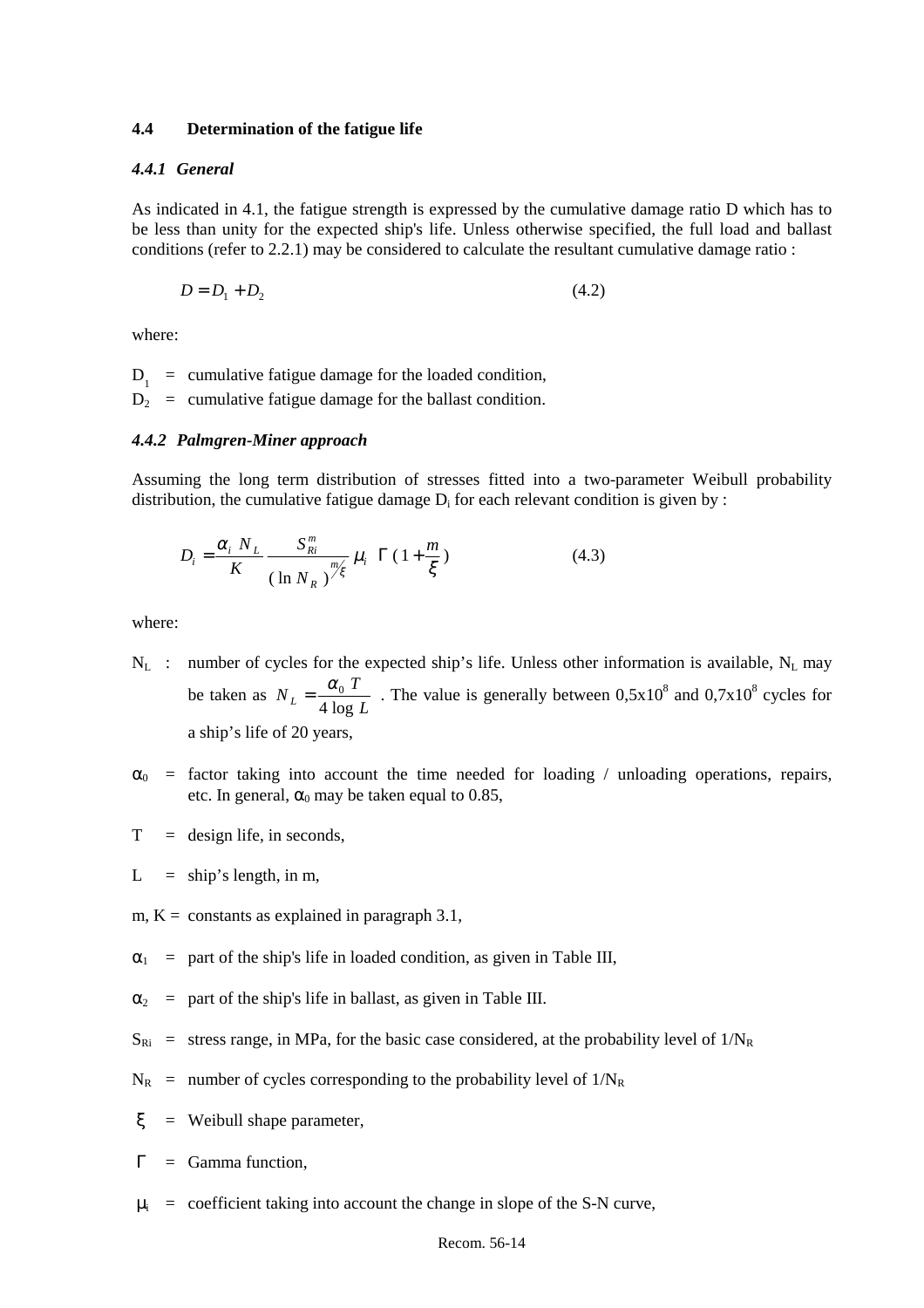$$
\mu_i = 1 - \frac{\left\{\gamma \left(1 + \frac{m}{\xi}, v_i\right) - v^{-\frac{\Delta m}{\xi}} \gamma \left(1 + \frac{m + \Delta m}{\xi}, v_i\right)\right\}}{\Gamma \left(1 + \frac{m}{\xi}\right)}
$$

$$
= \left(\frac{S_q}{S_{Ri}}\right)^{\xi} \ln N_R
$$

 $S_q$  = stress range at the intersection of the two segments of the S-N curve,

∆m = slope change of the upper to lower segment of the S-N curve,

 $\gamma(a,x)$  = incomplete gamma function, Legendre form.

#### **Table III**

|                                     | Full load         | <b>Ballast</b>    |
|-------------------------------------|-------------------|-------------------|
| Oil tankers, Liquefied gas carriers | $\alpha_1 = 0.5$  | $\alpha_2 = 0.5$  |
| <b>Bulk carriers</b>                | $\alpha_1 = 0,6$  | $\alpha_2 = 0.4$  |
| Container ships, Cargo ships        | $\alpha_1 = 0.75$ | $\alpha_2 = 0.25$ |

#### *4.4.3 Fatigue life*

 $v_i$ 

For a fatigue damage D calculated as indicated in 4.4.1, the expected fatigue life is given by :

$$
Fatigue life = \frac{Design life}{D} \tag{4.4}
$$

**\* \* \***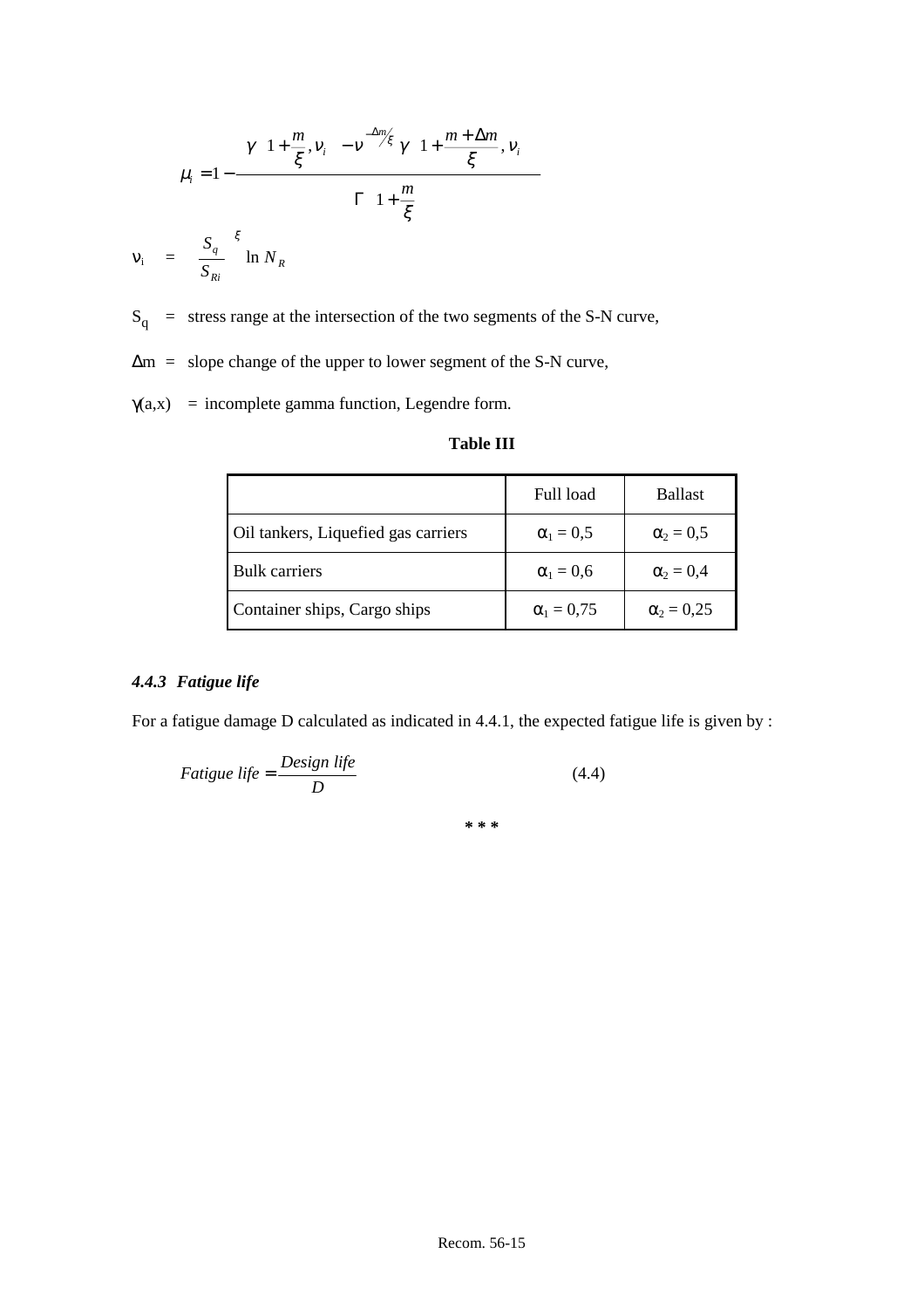## **APPENDIX A U.K. HSE Welded Joint Classification**

*(Excerpt from UK. Health and Safety Executive* ″*Proposed Revisions to Fatigue Damage*″ *of August 1993)*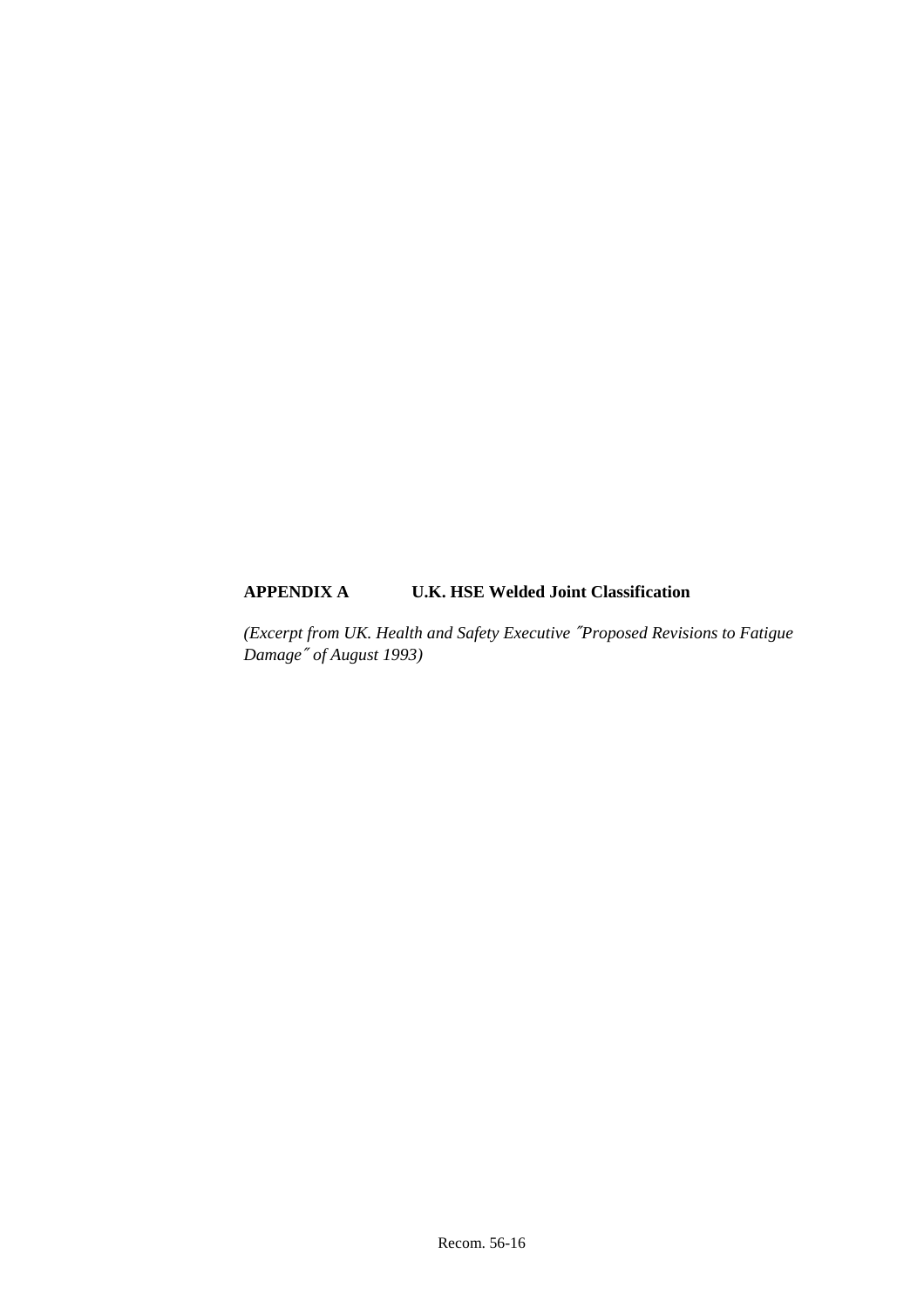|                         | DEn Welded Joint Classification                                                                                                                         |          |  |  |
|-------------------------|---------------------------------------------------------------------------------------------------------------------------------------------------------|----------|--|--|
| Joint<br>Classification | Description                                                                                                                                             | Examples |  |  |
| Category 1<br>B         | 1) Parent metal in the as-rolled condition with no flame-cut edges or with flame-                                                                       |          |  |  |
| ${\bf C}$               | cut edges ground or machined.<br>Parent material in the as-rolled condition with automatic flame-cut edges and<br>2)<br>ensured to be free from cracks. |          |  |  |
| Category 2              |                                                                                                                                                         |          |  |  |
| $\, {\bf B}$            | 1) Full penetration butt welds with the weld cap ground flush with the surface<br>and with the weld proved to be free from defects by NDT.              |          |  |  |
| $\mathbf C$             | Butt or fillet welds made by an automatic submerged or open arc process and<br>2)<br>with no stop-start positions within their length.                  |          |  |  |
| ${\bf D}$               | 3) As (2) but with stop-start positions within the length.                                                                                              |          |  |  |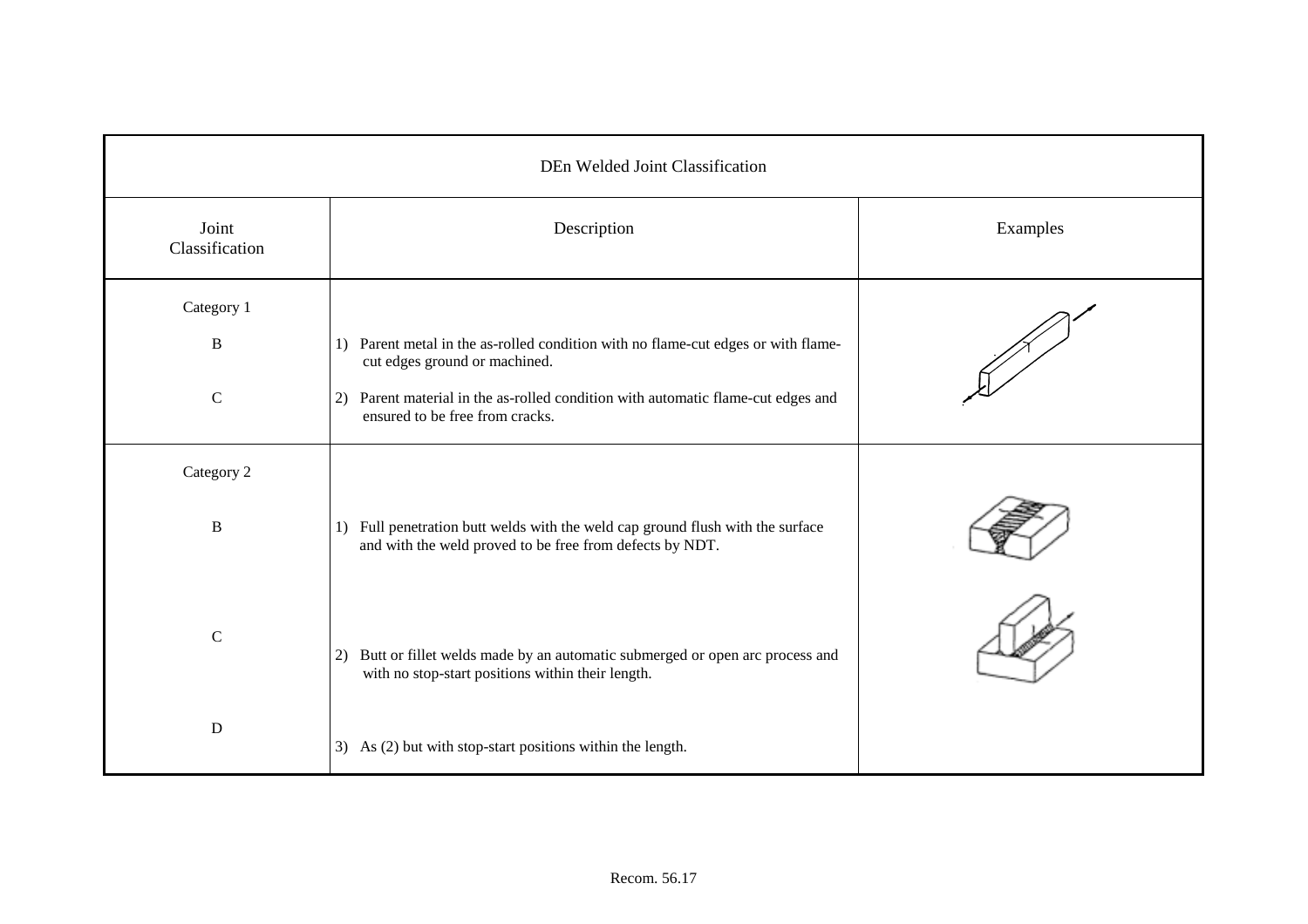| DEn Welded Joint Classification<br>(cont'd) |                                                                                                                                                        |               |  |
|---------------------------------------------|--------------------------------------------------------------------------------------------------------------------------------------------------------|---------------|--|
| Joint<br>Classification                     | Description                                                                                                                                            | Examples      |  |
| Category 3                                  | Full penetration butt joints welded from both sides between plates of equal width<br>and thickness or with smooth transition not steeper than 1 in 4 : |               |  |
| $\mathbf C$                                 | 1) with the weld cap ground flush with the surface and with the weld proved<br>to be free from significant defects by NDT.                             |               |  |
| $\mathbf D$                                 | 2) with the welds made either manually or by an automatic process other than<br>submerged arc and in flat position.                                    |               |  |
| $\mathbf F$                                 | 3) Welds made on a permanent backing strip between plates of equal width<br>and thickness or tapered with a maximum slope of 1/4.                      | No tank welds |  |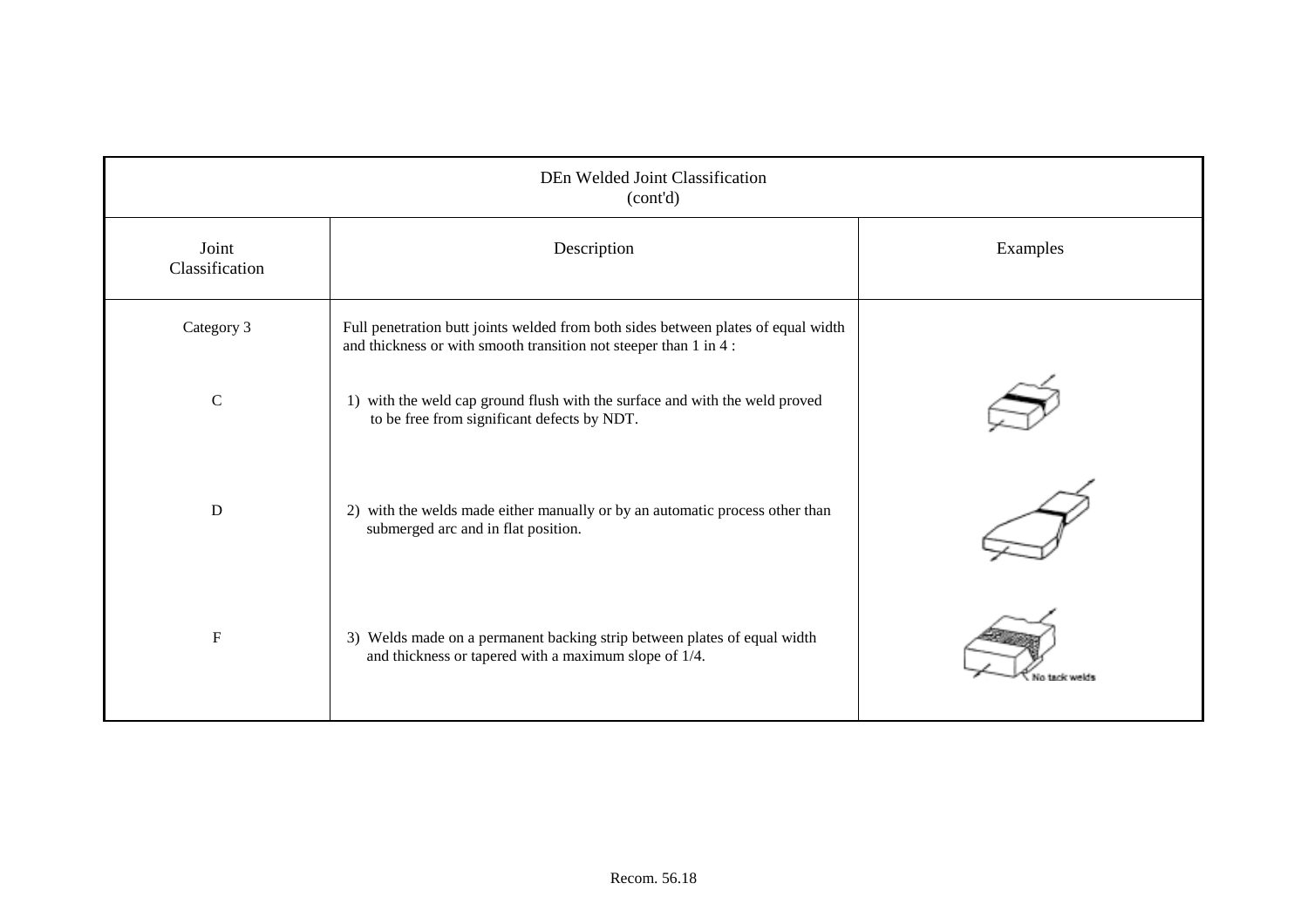| DEn Welded Joint Classification<br>(cont'd) |                                                                                                                                                                   |          |  |
|---------------------------------------------|-------------------------------------------------------------------------------------------------------------------------------------------------------------------|----------|--|
| Joint<br>Classification                     | Description                                                                                                                                                       | Examples |  |
| Category 4                                  | 1) Parent material (of the stressed member) or ends of butt or fillet welded<br>attachments (parallel to the direction of applied stresses) on stressed members : |          |  |
| $\boldsymbol{\mathrm{F}}$                   | - attachment length $\ell \le 150$ mm<br>- edge distance<br>$d \ge 10$ mm                                                                                         |          |  |
| F2                                          | - attachment length $\ell$ > 150 mm<br>$d \ge 10$ mm<br>- edge distance                                                                                           |          |  |
| $\mathbf G$                                 | 2) Parent material (of the stressed member) at toes or ends of butt or fillet welded<br>attachments on or within 10 mm of edges or corners.                       |          |  |
| Category 5                                  |                                                                                                                                                                   |          |  |
| ${\bf F}$                                   | 1) Parent metal of cruciform or T Joints made with full penetration welds and with<br>any undercut at the corners of the member ground out.                       |          |  |
| F2                                          | 2) As (1) with partial penetration or fillet welds with any undercut at the corners of<br>the member ground out.                                                  |          |  |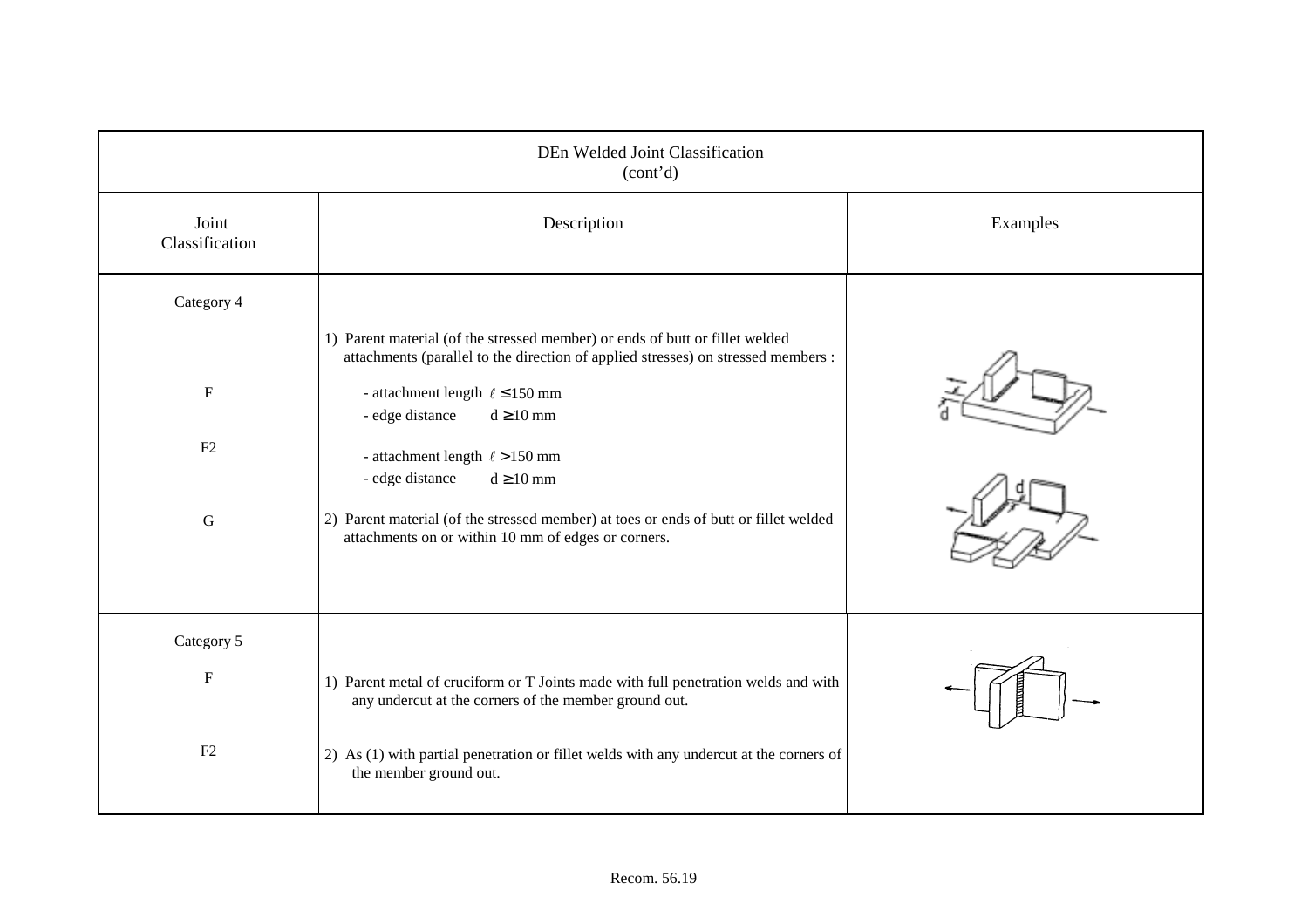| Den Welded Joint Classification<br>(cont'd) |                                                                                                                                     |          |  |  |
|---------------------------------------------|-------------------------------------------------------------------------------------------------------------------------------------|----------|--|--|
| Joint<br>Classification                     | Description                                                                                                                         | Examples |  |  |
| Category 5                                  |                                                                                                                                     |          |  |  |
|                                             | 3) Parent metal of load-carrying fillet welds transverse to the direction of<br>stresses (member X):                                |          |  |  |
| F2                                          | edge distance d $\geq 10$ mm                                                                                                        |          |  |  |
| $\mathsf G$                                 | edge distance $d < 10\;{\rm mm}$                                                                                                    |          |  |  |
| $\mathbf G$                                 | 4) Parent metal of load-carrying fillet welds parallel to the direction of stresses,<br>with the weld end on plate edge (member Y). |          |  |  |
| Category 6                                  |                                                                                                                                     |          |  |  |
|                                             | 1) Parent metal at the toe of weld connection of web stiffeners to girder flanges<br>$\ddot{\cdot}$                                 |          |  |  |
| $\boldsymbol{\mathrm{F}}$<br>$\mathbf G$    | edge distance $d \ge 10$ mm<br>edge distance $d < 10$ mm                                                                            |          |  |  |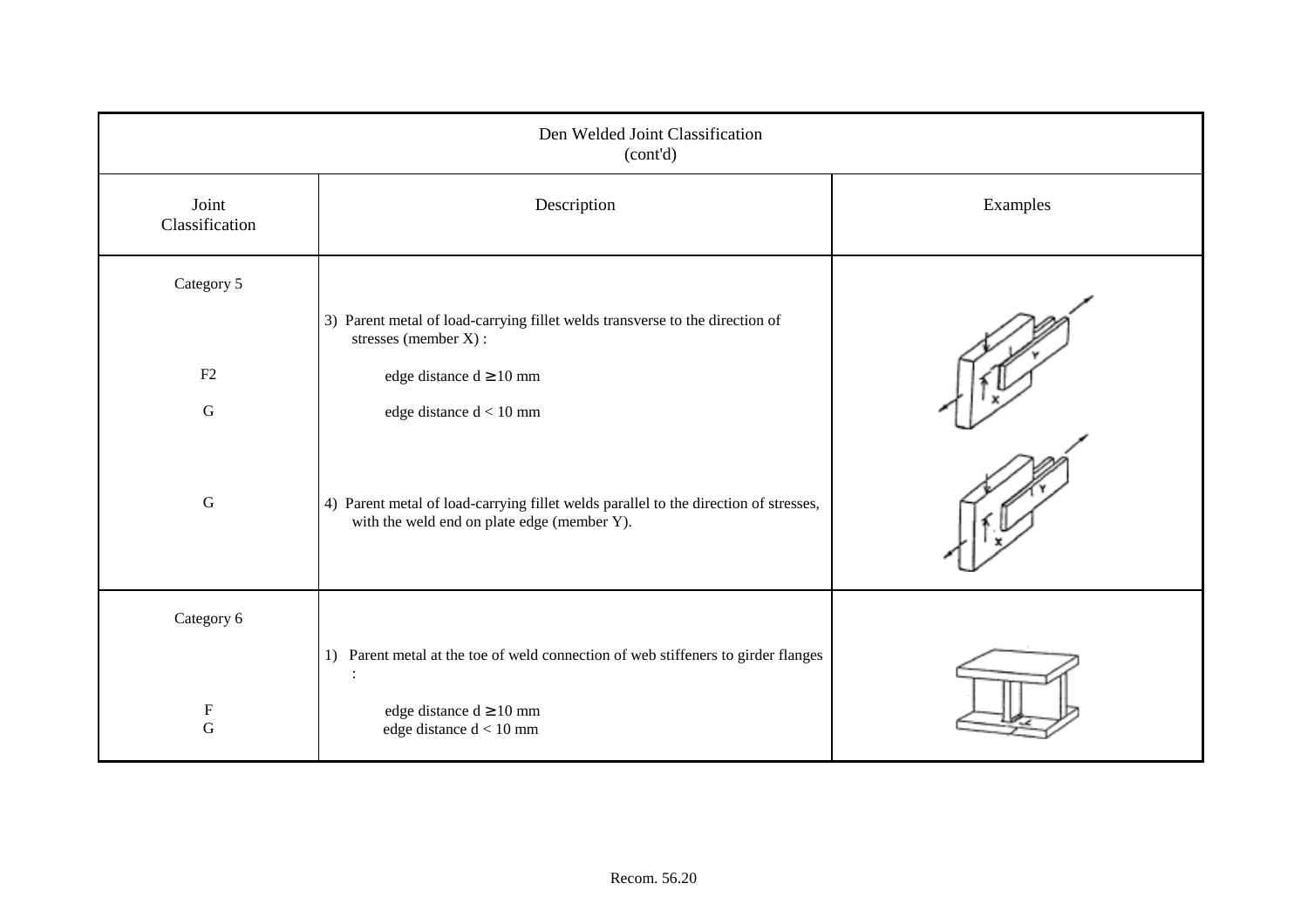| Den Welded Joint Classification<br>(cont'd) |                                     |          |  |
|---------------------------------------------|-------------------------------------|----------|--|
| Joint<br>Classification                     | Description                         | Examples |  |
| Category 6<br>${\bf E}$                     | 2) Intermittent fillet welds        |          |  |
| $\mathbf F$                                 | 3) As (2) but adjacent to cut-outs. |          |  |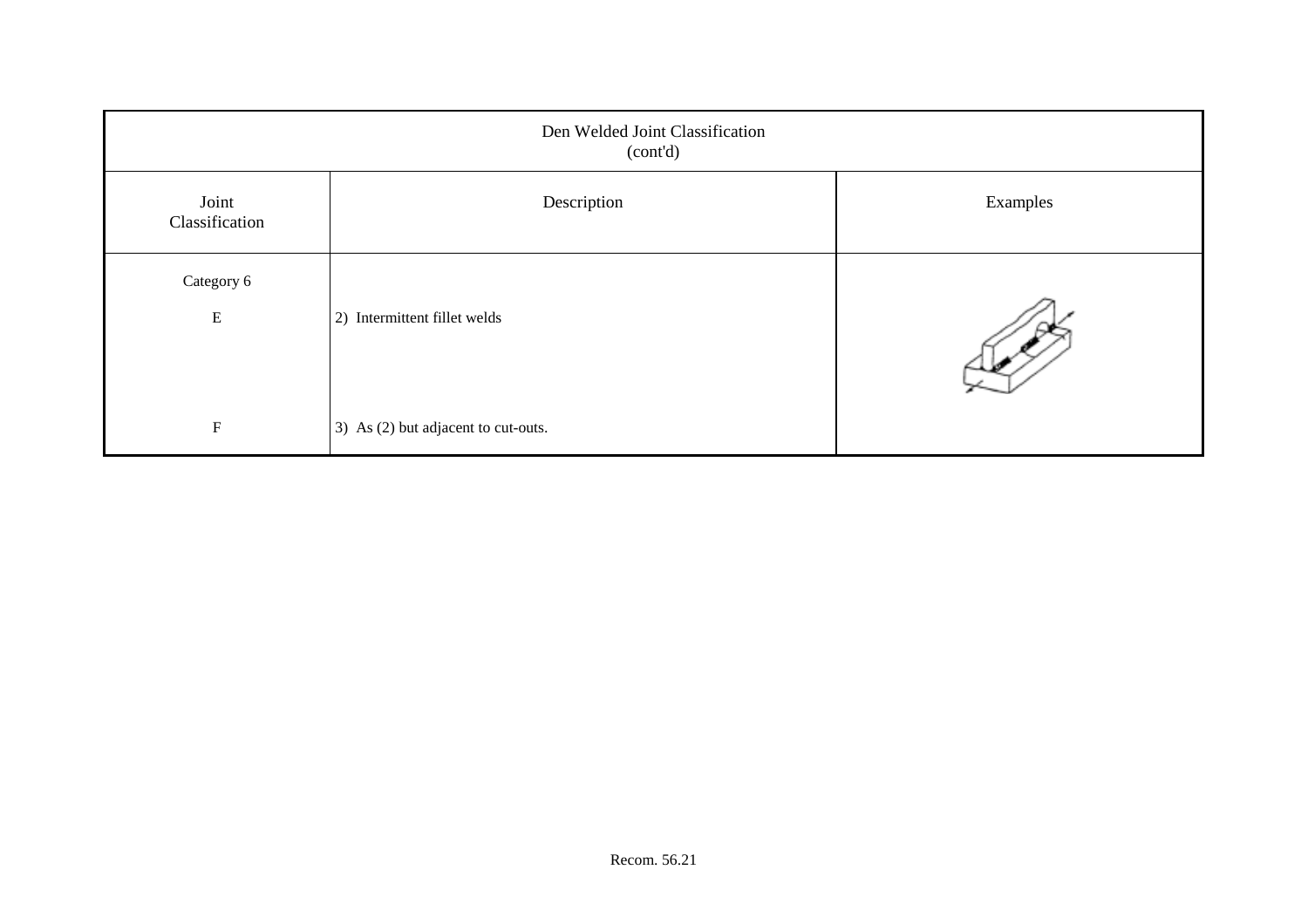## **APPENDIX B IIW S-N Curves**

*(*″*Recommendations on Fatigue of Welded Components*″ *of April 1996)*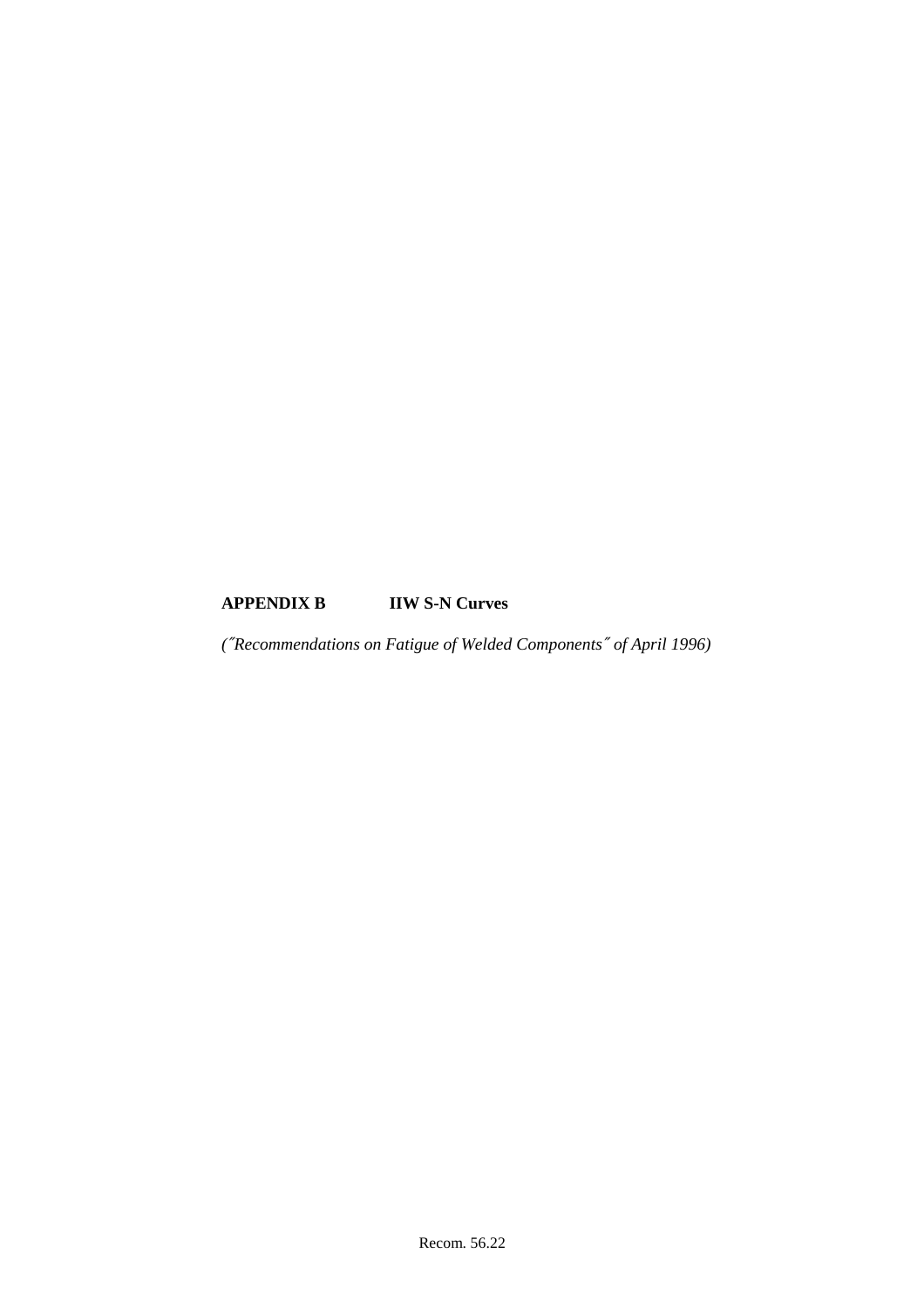| <b>Structural Detail</b>       | <b>Description</b>                                                                                                                                                                              | <b>FAT</b>       |
|--------------------------------|-------------------------------------------------------------------------------------------------------------------------------------------------------------------------------------------------|------------------|
| Butt welds transversely loaded |                                                                                                                                                                                                 |                  |
|                                | Transverse butt weld made in shop in flat<br>position, toe angle $\leq 30^{\circ}$ , NDT                                                                                                        | 100              |
|                                | Transverse butt weld on permanent<br>backing bar                                                                                                                                                | 71               |
|                                | Transverse butt welds welded from one<br>side without backing bar, full penetration :<br>- root controlled by NDT<br>- no NDT                                                                   | 71<br>45         |
| Siope<br>Slope                 | Transverse butt weld ground flush, NDT,<br>with transition in thickness and width:<br>$-$ slope 1:5<br>$-$ slope 1:3<br>$-$ slope 1:2                                                           | 125<br>100<br>80 |
|                                | Transverse butt weld made in shop, welded<br>in flat position, weld profile controlled,<br>NDT, with transition in thickness and<br>width:<br>$-$ slope 1:5<br>$-$ slope $1:3$<br>$-$ slope 1:2 | 100<br>90<br>80  |
| 眉                              | Transverse butt weld, NDT, with transi-<br>tion on thickness and width:<br>$-$ slope 1:5<br>$-$ slope $1:3$<br>$-$ slope $1:2$                                                                  | 80<br>71<br>63   |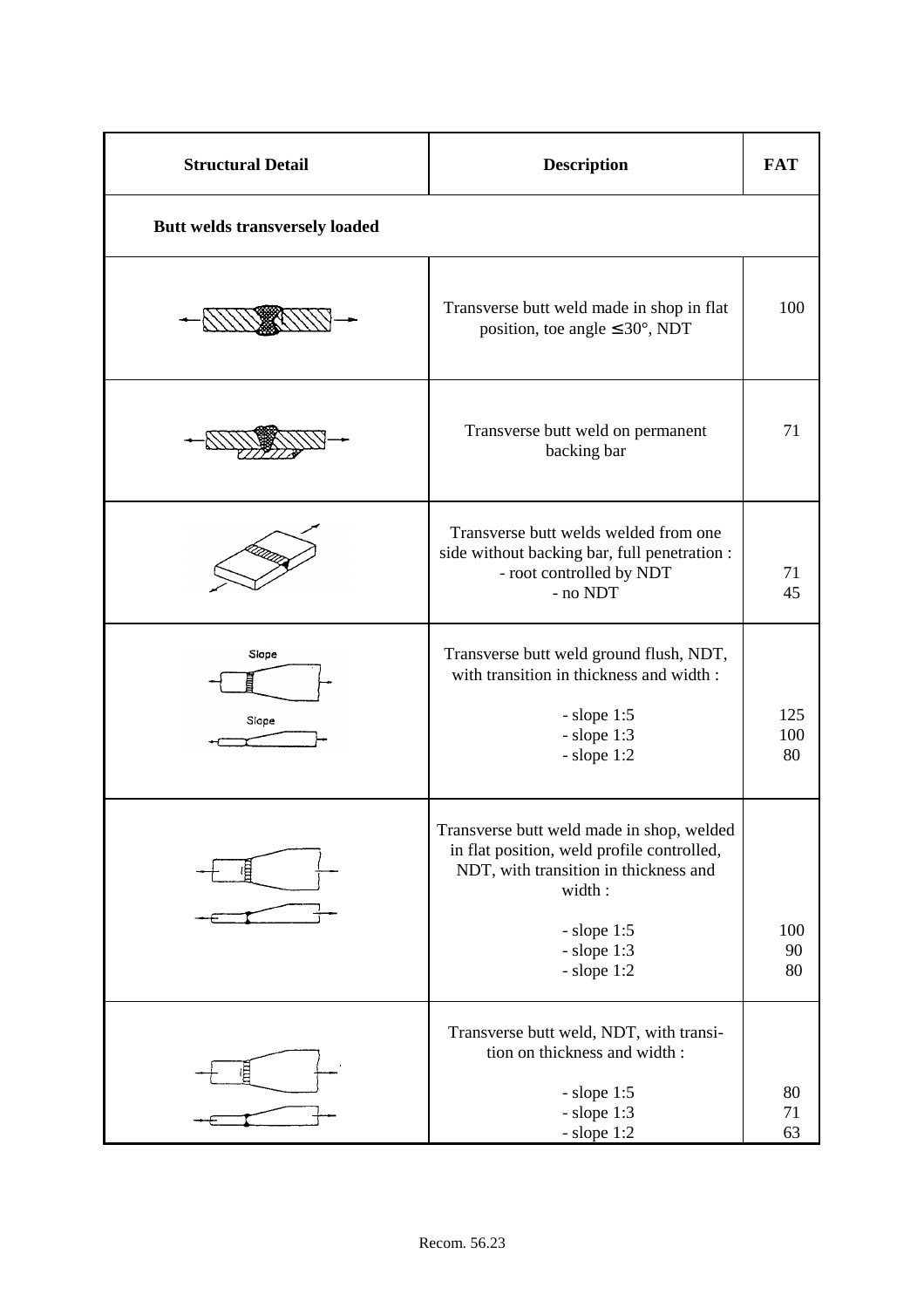| <b>Structural Detail</b>                | <b>Description</b>                                                                                                                                  | <b>FAT</b> |
|-----------------------------------------|-----------------------------------------------------------------------------------------------------------------------------------------------------|------------|
| <b>Longitudinal load-carrying welds</b> |                                                                                                                                                     |            |
|                                         | Longitudinal butt weld, both sides ground<br>flush parallel to load direction, 100 % NDT                                                            | 125        |
|                                         | Longitudinal butt weld :<br>- without stop/start positions, NDT<br>-with stop/start positions                                                       | 125<br>90  |
|                                         | Continuous automatic longitudinal fully<br>penetrated K-butt weld, without stop/start<br>positions (based on stress range in flange),<br><b>NDT</b> | 125        |
| mm                                      | Continuous automatic longitudinal double-<br>sided fillet weld, without stop/start<br>positions (based on stress range in flange)                   | 100        |
|                                         | Continuous manual longitudinal fillet or<br>butt weld (based on stress range in flange)                                                             | 90         |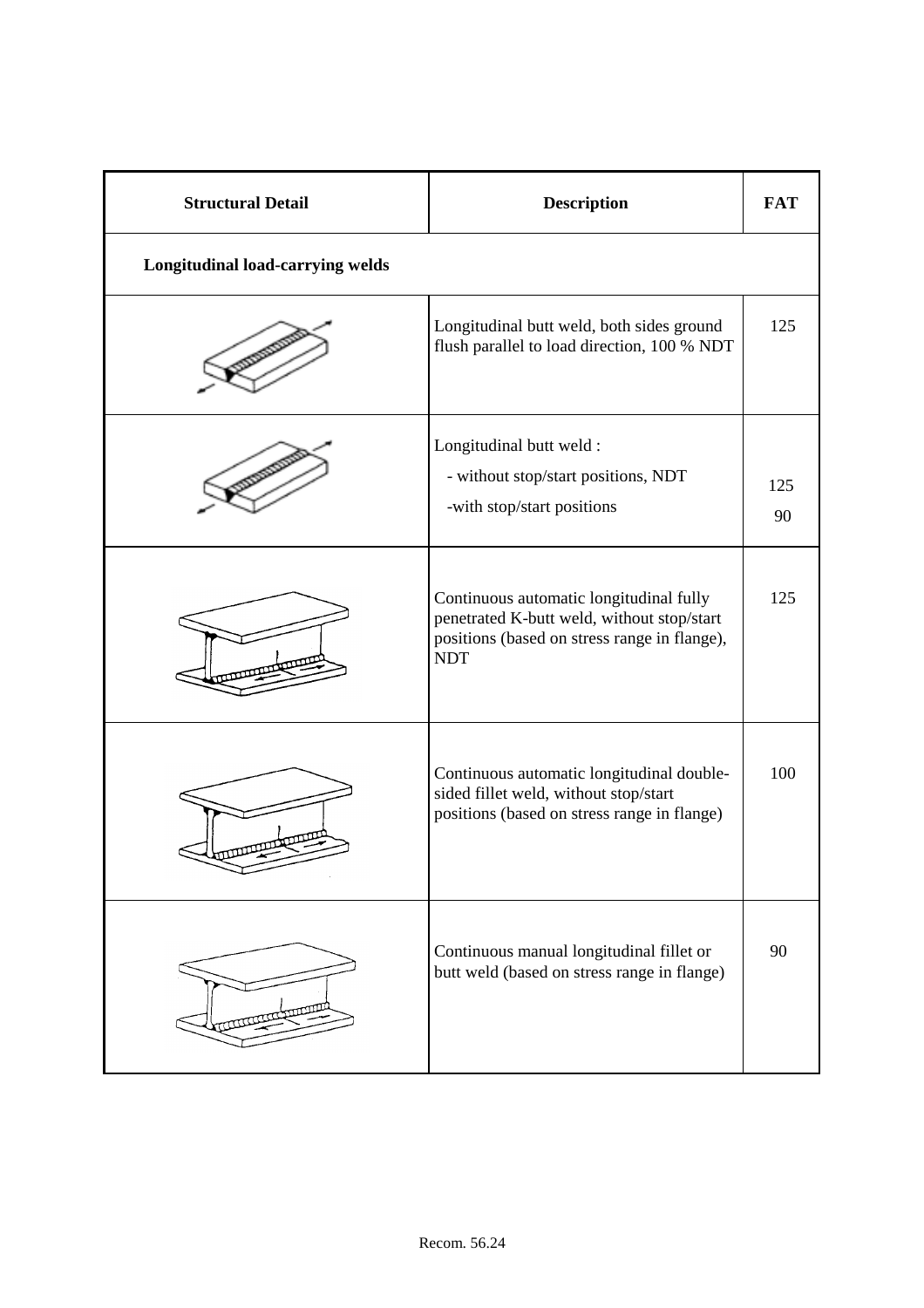| <b>Structural Detail</b>         | <b>Description</b>                                                                                                                               | <b>FAT</b> |
|----------------------------------|--------------------------------------------------------------------------------------------------------------------------------------------------|------------|
| Cruciform joints and/or T-joints |                                                                                                                                                  |            |
|                                  | Cruciform joint or T-joint, K-butt welds,<br>full penetration, no lamellar tearing,<br>misalignment $e < 0.15$ t, weld toes ground,<br>toe crack | 80         |
|                                  | Cruciform joint or T-joint, K-butt welds,<br>full penetration, no lamellar tearing,<br>misalignment $e < 0.15$ t, toe crack                      | 71         |
|                                  | Cruciform joint or T-joint, fillet welds, no<br>lamellar tearing, misalignment $e < 0.15$ t,<br>toe crack                                        | 63         |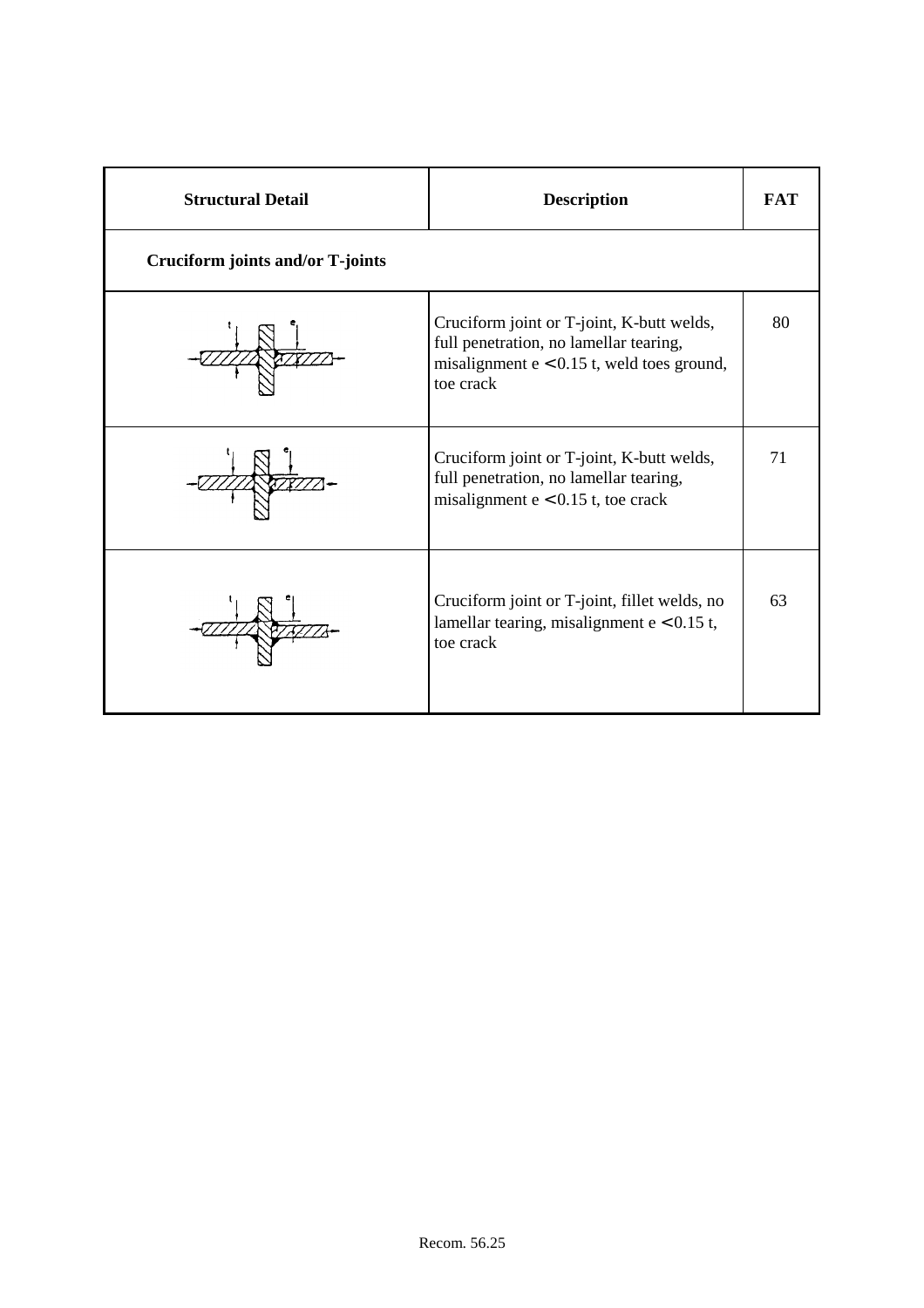| <b>Structural Detail</b>      | Description                                                                                                                                                                                           | <b>FAT</b>             |  |
|-------------------------------|-------------------------------------------------------------------------------------------------------------------------------------------------------------------------------------------------------|------------------------|--|
| Non-load-carrying attachments |                                                                                                                                                                                                       |                        |  |
|                               | Transverse non-load-carrying attachment<br>not thicker than main plate :<br>- K-butt weld, toe ground<br>- two-sided fillets, toe ground<br>- fillet weld(s), as welded<br>- thicker than main plate  | 100<br>100<br>80<br>71 |  |
|                               | Longitudinal fillet welded gusset at<br>length $\ell$ :<br>$ \ell$ < 50 mm<br>$ \ell$ < 150 mm<br>$ \ell$ < 300 mm<br>$ \ell$ > 300 mm                                                                | 80<br>71<br>63<br>50   |  |
|                               | Longitudinal fillet welded gusset with<br>smooth transition (sniped end or radius)<br>welded on beam flange or plate :<br>$c < 2t$ , max 25 mm<br>$-r > 0.5 h$<br>$-r < 0.5$ h or $\phi < 20^{\circ}$ | 71<br>63               |  |
|                               | Longitudinal flat side gusset welded on<br>plate edge or beam flange edge, gusset<br>length $\ell$ :<br>$ \ell$ < 150 mm<br>$ \ell$ < 300 mm<br>$ \ell$ < 300 mm                                      | 50<br>45<br>40         |  |
|                               | Longitudinal flat side gusset welded on<br>edge of plate or beam flange, radius<br>transition ground :<br>$- r > 150$ or r/w $> 1/3$<br>$-1/6 < r/w < 1/3$<br>$- r/w < 1/6$                           | 90<br>71<br>50         |  |